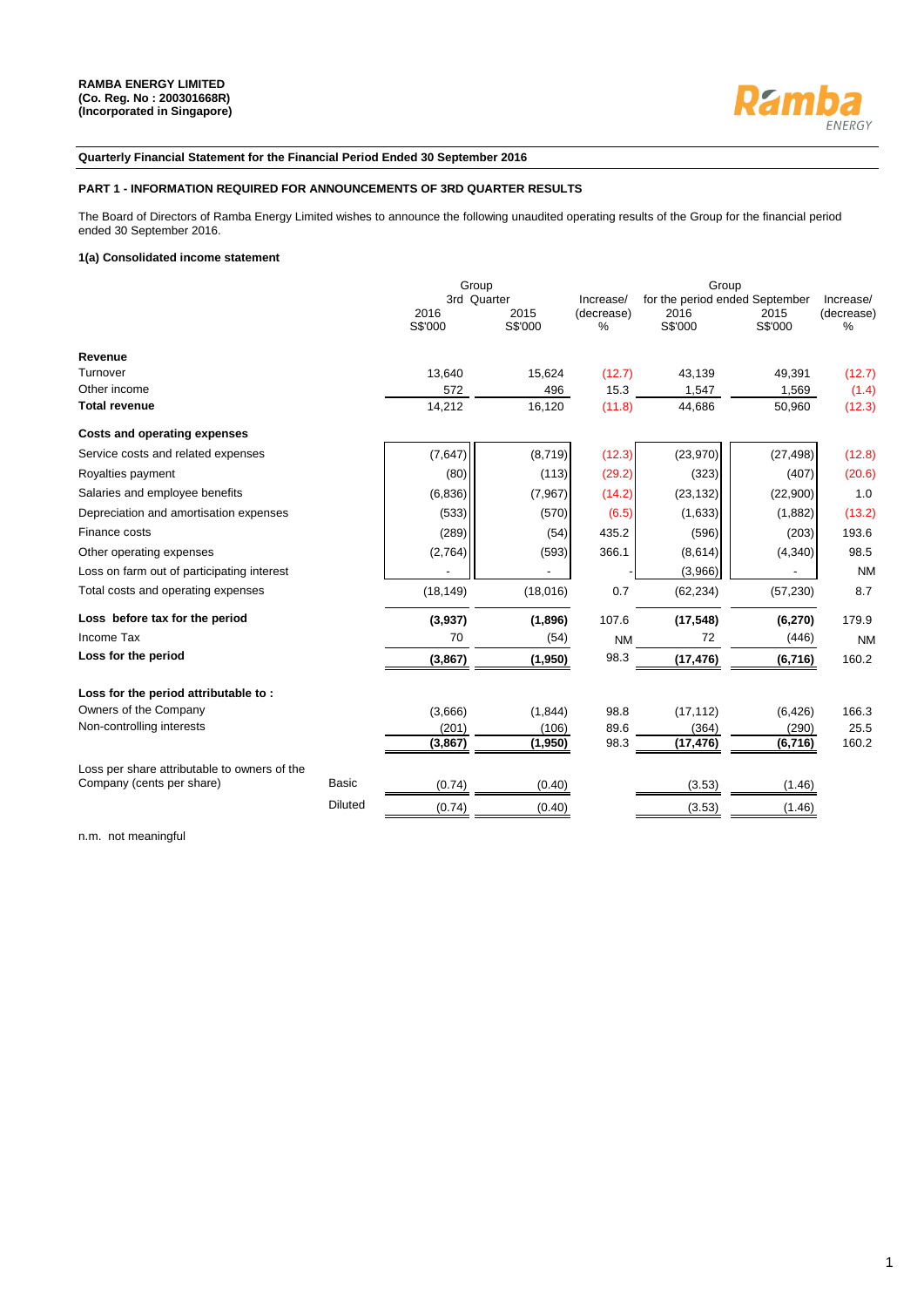|                                                                     | Group       |         | Group     |                      |  |
|---------------------------------------------------------------------|-------------|---------|-----------|----------------------|--|
|                                                                     | 3rd Quarter |         |           | for the period ended |  |
| <b>Notes to Group Income Statement</b>                              | 2016        | 2015    | 30.9.2016 | 30.9.2015            |  |
|                                                                     | S\$'000     | S\$'000 | S\$'000   | S\$'000              |  |
| Other income includes:                                              |             |         |           |                      |  |
| Interest income from banks                                          | 72          | 11      | 210       | 27                   |  |
| Leasing income                                                      | 44          | 56      | 122       | 185                  |  |
| Service partners charges                                            | 17          | 81      | 59        | 273                  |  |
| Other operating expenses includes:                                  |             |         |           |                      |  |
| Foreign exchange gain/(loss), net                                   | 391         | 1,199   | (529)     | 1,068                |  |
| Legal and other professional fees                                   | (922)       | (468)   | (2,643)   | (1, 359)             |  |
| Gain on disposal of property, plant and equipment                   |             |         | 20        | 70                   |  |
| Impairment of intangible assets                                     |             |         | (322)     |                      |  |
| Rental & utilities - office                                         | (162)       | (200)   | (496)     | (586)                |  |
| Other administrative & operating expenses                           | (565)       | (583)   | (1,730)   | (1,613)              |  |
| (Allowance)/ write back for doubtful trade receivables              | (44)        | 3       | (173)     | 49                   |  |
| <b>Finance costs comprises:</b>                                     |             |         |           |                      |  |
| Interest on borrowings                                              | (241)       |         | (450)     | (60)                 |  |
| Finance lease charges                                               | (29)        | (39)    | (88)      | (132)                |  |
| Unwinding of discount on abandonment & site restoration liabilities | (19)        | (15)    | (58)      | (43)                 |  |
| Accretion of interest for long term receivables                     |             |         |           | 32                   |  |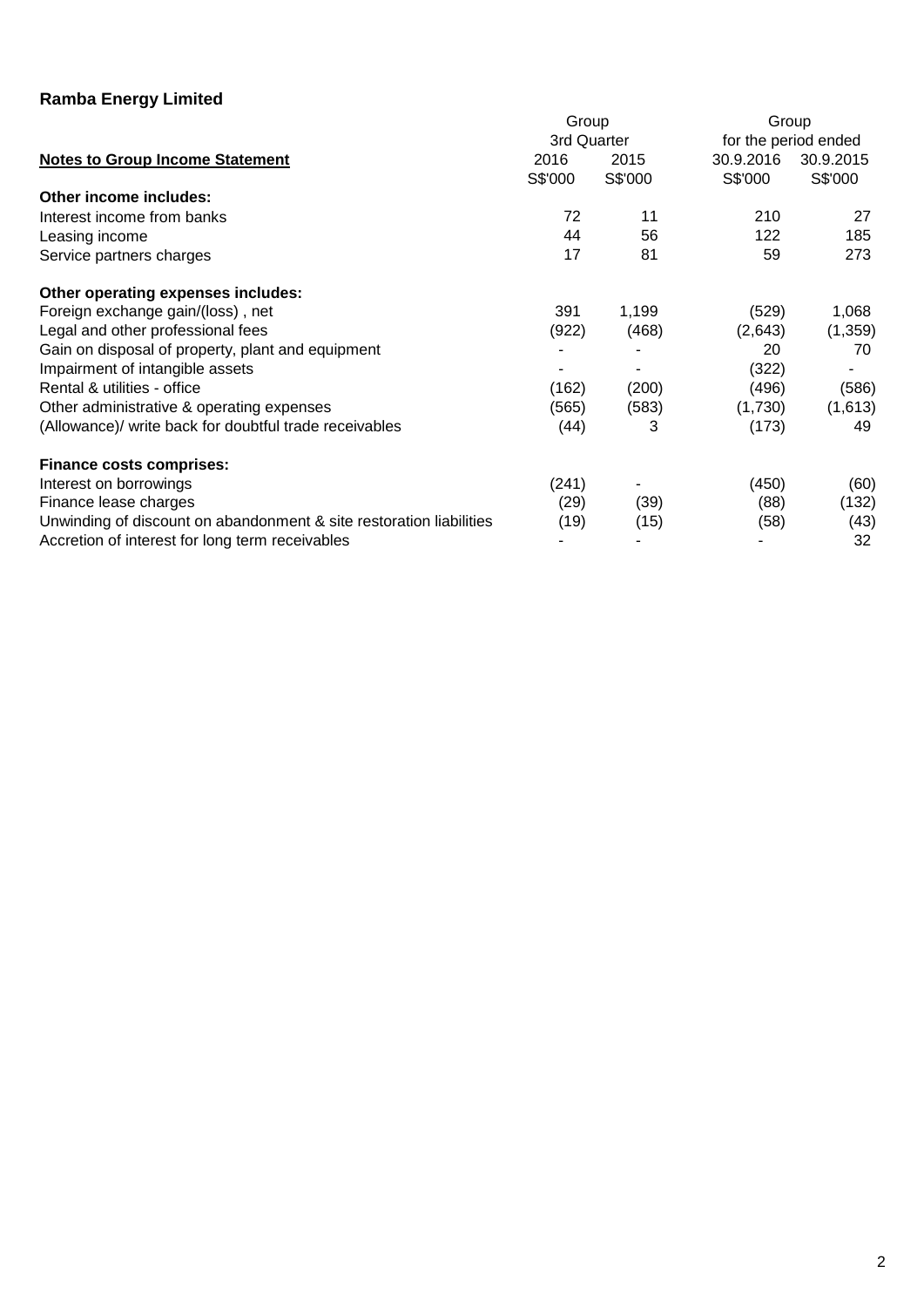# **1b(i) A statement of financial position (for the issuer and group), together with a comparative statement as at the end of the immediately preceding financial year.**

|                                                 | Group              |                     | Company                  |                          |  |  |
|-------------------------------------------------|--------------------|---------------------|--------------------------|--------------------------|--|--|
| <b>Balance Sheets as at</b>                     | 30.9.16<br>S\$'000 | 31.12.15<br>S\$'000 | 30.9.16<br>S\$'000       | 31.12.15<br>S\$'000      |  |  |
| <b>Non-current assets</b>                       |                    |                     |                          |                          |  |  |
| Oil and gas properties                          | 31,941             | 42,352              | $\overline{\phantom{a}}$ | $\blacksquare$           |  |  |
| Property, plant and equipment                   | 5,827              | 5,646               | 236                      | 287                      |  |  |
| Intangible assets                               | 1,992              | 2,208               | 10                       | 58                       |  |  |
| Investment in exploration and evaluation assets | 21,820             | 24,602              |                          |                          |  |  |
| Investment in marketable securities             | 3                  | 3                   | 3                        | 3                        |  |  |
| Investments in subsidiaries                     |                    |                     | 9,721                    | 2,893                    |  |  |
| Loans to subsidiaries                           |                    |                     | 29,289                   | 36,165                   |  |  |
| Other assets                                    | 12                 | 12                  |                          |                          |  |  |
| Other receivables                               | 8,730              | 3,075               |                          |                          |  |  |
| Deferred tax assets                             | 427                | 303                 |                          |                          |  |  |
| <b>Fixed deposits</b>                           | 2,423<br>73,175    | 2,423<br>80,624     | 39,259                   | 39,406                   |  |  |
|                                                 |                    |                     |                          |                          |  |  |
| <b>Current assets</b>                           |                    |                     |                          |                          |  |  |
| Trade receivables                               | 12,551             | 14,500              |                          |                          |  |  |
| Other receivables                               | 22,891             | 7,183               | 60,741                   | 58,486                   |  |  |
| Prepaid operating expenses                      | 1,039              | 1,323               | 121                      | 214                      |  |  |
| Inventories                                     | 237                | 205                 |                          |                          |  |  |
| Leased assets                                   | 3                  | 10                  |                          |                          |  |  |
| Cash and bank balances                          | 21,466             | 11,532              | 6,422                    | 1,288                    |  |  |
|                                                 | 58,187             | 34,753              | 67,284                   | 59,988                   |  |  |
|                                                 |                    |                     |                          |                          |  |  |
| <b>Current liabilities</b>                      |                    |                     |                          |                          |  |  |
| Trade payables                                  | 17,711             | 18,574              | 4,098                    | 4,524                    |  |  |
| Other payables<br>Provisions                    | 19,186<br>464      | 13,424<br>695       |                          |                          |  |  |
| Finance lease liabilities                       | 1,236              | 1,341               | 74                       | 76                       |  |  |
| Loans and borrowings                            | 6,029              | 170                 |                          |                          |  |  |
| Income tax payable                              | 121                | 134                 |                          |                          |  |  |
|                                                 | 44,747             | 34,338              | 4,172                    | 4,600                    |  |  |
| <b>Net current assets</b>                       | 13,440             | 415                 | 63,112                   | 55,388                   |  |  |
|                                                 |                    |                     |                          |                          |  |  |
| <b>Non-current liabilities</b>                  |                    |                     |                          |                          |  |  |
| Other payables                                  | 14,303             | 2,568               |                          | $\overline{\phantom{a}}$ |  |  |
| Provisions                                      | 1,792              | 1,862               | 39                       | 39                       |  |  |
| Abandonment and site restoration liabilities    | 725                | 709                 |                          |                          |  |  |
| Finance lease liabilities                       | 1,419              | 1,130               | 55                       | 111                      |  |  |
| Loans and borrowings                            | 2,458              | 4,072               |                          |                          |  |  |
| Deferred tax liabilities                        | 4,923              | 5,220               |                          |                          |  |  |
|                                                 | 25,620             | 15,561              | 94                       | 150                      |  |  |
| <b>Net assets</b>                               | 60,995             | 65,478              | 102,277                  | 94,644                   |  |  |
| Equity attributable to the owners               |                    |                     |                          |                          |  |  |
| of the Company                                  |                    |                     |                          |                          |  |  |
| Share capital                                   | 137,754            | 123,601             | 137,754                  | 123,601                  |  |  |
| Treasury shares                                 | (935)              | (935)               | (935)                    | (935)                    |  |  |
| Other reserves                                  | 7,162              | 10,117              | 5,153                    | 6,591                    |  |  |
| <b>Accumulated losses</b>                       | (80, 947)          | (65, 574)           | (39, 695)                | (34, 613)                |  |  |
|                                                 | 63,034             | 67,209              | 102,277                  | 94,644                   |  |  |
| <b>Non-controlling interests</b>                | (2,039)            | (1,731)             |                          |                          |  |  |
| <b>Total equity</b>                             | 60,995             | 65,478              | 102,277                  | 94,644                   |  |  |
|                                                 |                    |                     |                          |                          |  |  |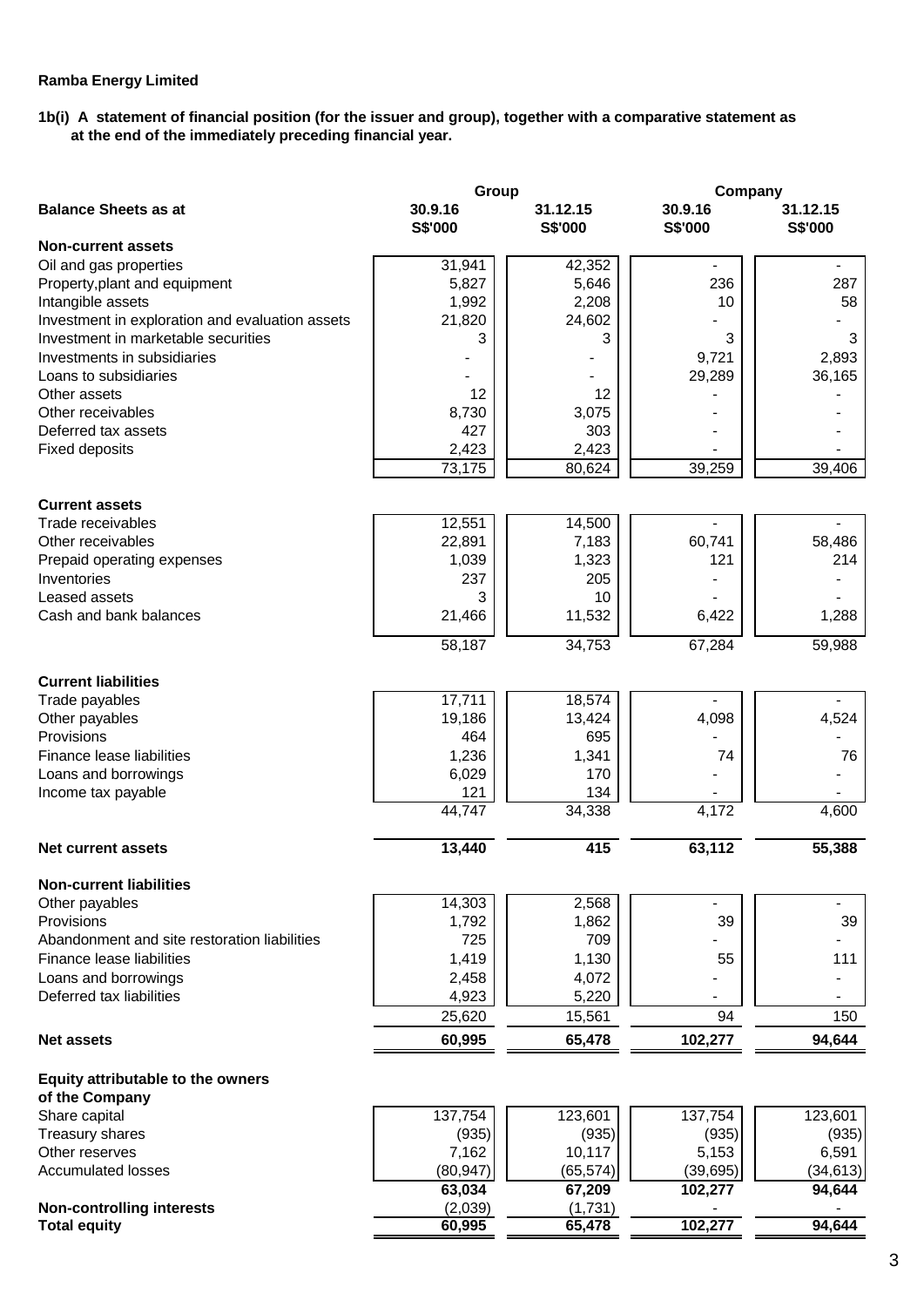# **1(b)(ii). Aggregate amount of Group's borrowings and debt securities**

|              |                                                               | 30 Sept 16<br>S\$'000 | 31 Dec 15<br>S\$'000 |
|--------------|---------------------------------------------------------------|-----------------------|----------------------|
| $\mathbf 1$  | Amount repayable in one year or less, or on demand<br>Secured | 7,265                 | 1,511                |
| $\mathbf{2}$ | Amount repayable after one year<br>Secured                    | 3,877                 | 5,202                |
|              | <b>Total</b>                                                  | 11.142                | 6.713                |

Certain subsidiaries of the Company pledged their transport equipment as security for finance lease facilities granted by financial institutions.

The loan and borrowings are secured by way of a fixed charge over the subsidiary's operating accounts, a share charge over the Group's equity share in the subsidiary, a corporate guarantee by the Company and personal guarantee provided by related party, Edward Seky Soeryadjaya.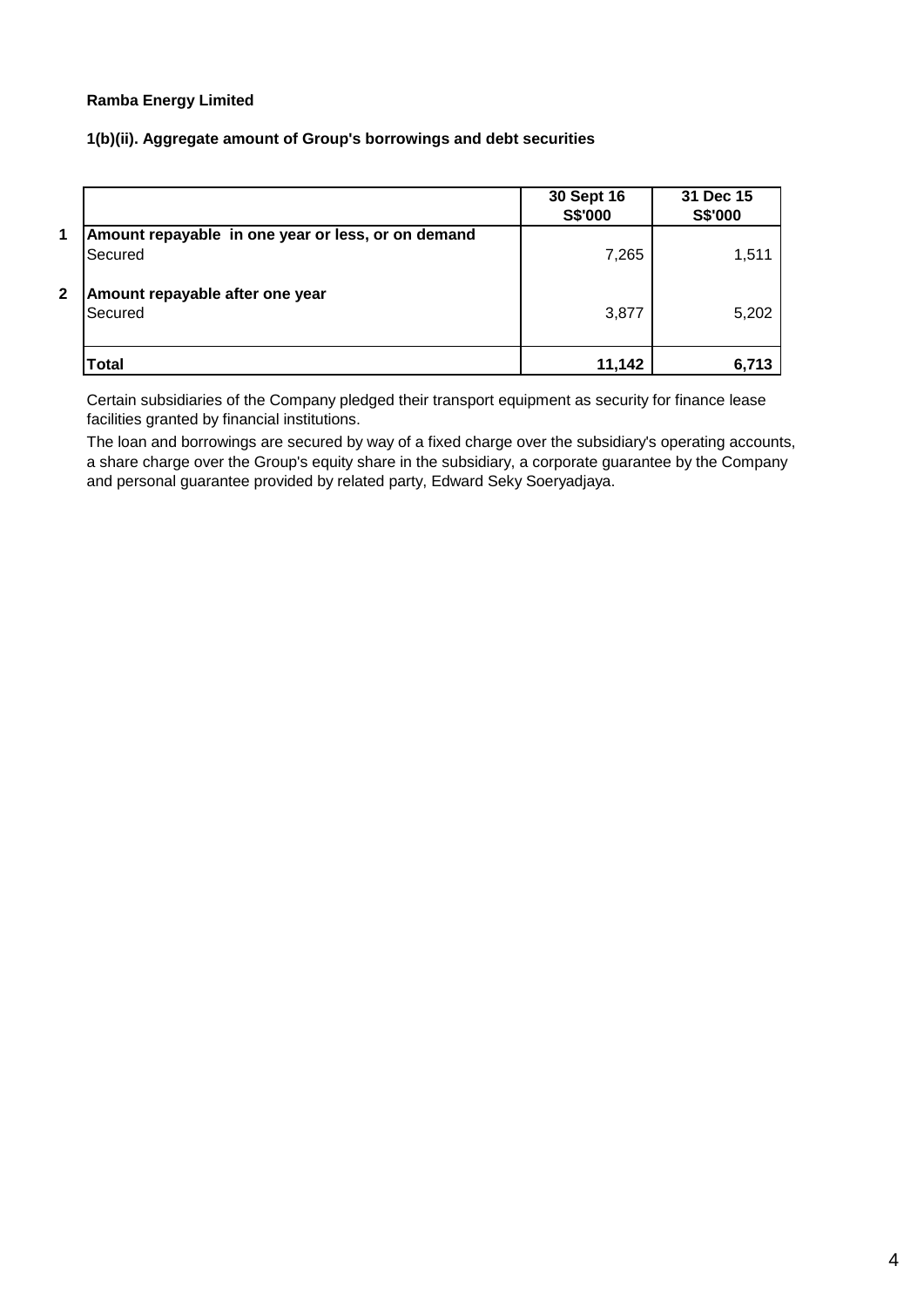# **STATEMENT OF COMPREHENSIVE INCOME**

|                                                                                               | Group              |                    | Group                       |                      |  |  |
|-----------------------------------------------------------------------------------------------|--------------------|--------------------|-----------------------------|----------------------|--|--|
|                                                                                               |                    |                    | For the period ended        |                      |  |  |
|                                                                                               | 3Q 2016<br>S\$'000 | 3Q 2015<br>S\$'000 | 30.9.2016<br><b>S\$'000</b> | 30.9.2015<br>S\$'000 |  |  |
| Loss, net of tax for the period                                                               | (3,867)            | (1,950)            | (17, 476)                   | (6,716)              |  |  |
| Other comprehensive income<br>Items that may be reclassified subsequently to profit or loss : |                    |                    |                             |                      |  |  |
| Re-measurement of defined benefit obligation                                                  | 4                  |                    | 81                          |                      |  |  |
| Foreign currency translation                                                                  | 345                | 2,521              | (1, 542)                    | 3,426                |  |  |
| Total comprehensive loss for the period                                                       | (3, 518)           | 571                | (18, 937)                   | (3, 290)             |  |  |
| Total comprehensive loss attributable to:                                                     |                    |                    |                             |                      |  |  |
| - Owners of the Company                                                                       | (3,289)            | 766                | (18, 629)                   | (2,887)              |  |  |
| - Non controlling interests                                                                   | (229)              | (195)              | (308)                       | (403)                |  |  |
|                                                                                               | (3, 518)           | 571                | (18, 937)                   | (3, 290)             |  |  |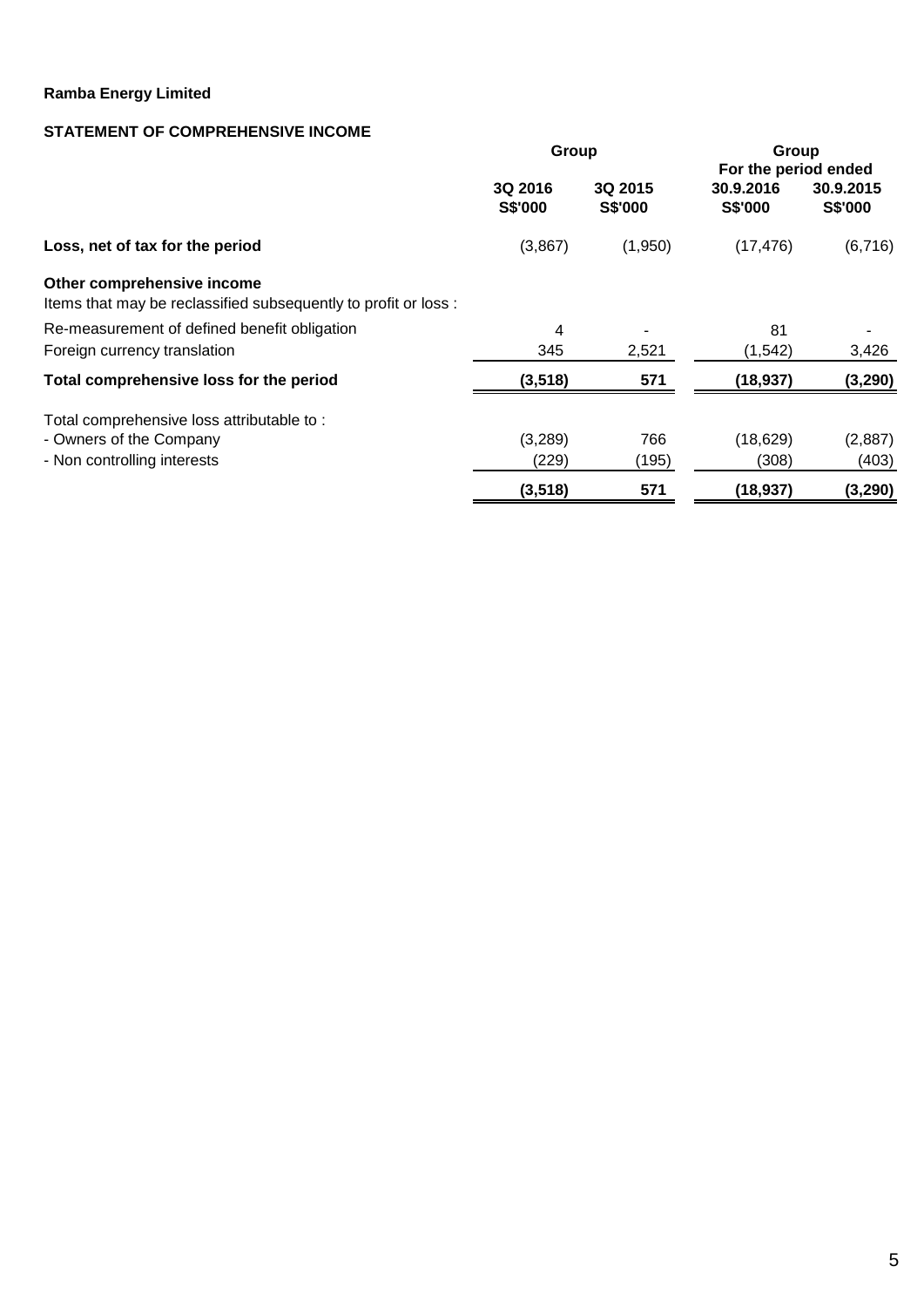**1(c) A cash flow statement (for the group), together with a comparative statement for the corresponding period of the immediately preceding financial year.** 

| For the quarter ended<br>For the period ended<br>30.9.16<br>30.9.15<br>30.9.16<br>30.9.15<br>S\$'000<br>S\$'000<br>S\$'000<br>S\$'000<br><b>Operating activities:</b><br>Loss before income tax for the period<br>(3,937)<br>(6, 270)<br>(1,896)<br>(17, 548)<br>Adjustments for:<br>533<br>570<br>1,633<br>1,882<br>(70)<br>(20)<br>322<br>3,966<br>1,268<br>3,754<br>2,489<br>403<br>Allowance / (write back) for doubtful receivables<br>44<br>173<br>(3)<br>(49)<br>596<br>289<br>54<br>203<br>Finance costs<br>Interest income from banks<br>(11)<br>(210)<br>(27)<br>(72)<br>Foreign exchange translation adjustments<br>(362)<br>(1, 321)<br>1,099<br>(1,620)<br>Operating cash flows before working capital changes<br>(3, 102)<br>(1, 339)<br>(6, 235)<br>(3, 462)<br>Trade receivables<br>2,387<br>1,776<br>1,980<br>244<br>Other receivables<br>(802)<br>(819)<br>(5,831)<br>(1,794)<br>95<br>Prepaid operating expenses<br>(513)<br>(375)<br>13<br>6<br>Inventories<br>(59)<br>(45)<br>(23)<br>(1,523)<br>(68)<br>1,951<br>(1, 594)<br>Trade payables<br>Other payables and provisions<br>(2, 145)<br>1,895<br>428<br>84<br>(4,796)<br>Cash (used in) / generated from operations<br>(7,900)<br>2,157<br>(8, 331)<br>Interest income received<br>72<br>11<br>210<br>27<br>16<br>(3)<br>Income tax paid<br>(184)<br>(242)<br>(269)<br>(38)<br>(538)<br>(131)<br>Finance costs paid<br>(8,081)<br>2,127<br>(8, 843)<br>(5, 142)<br>Investing activities :<br>Proceeds from disposal of property, plant and equipment<br>52<br>482<br>Purchase of property, plant and equipment and oil and gas properties<br>(1,310)<br>(374)<br>(3,508)<br>(794)<br>Proceeds from disposal of working interest<br>12,503<br>Acquisition of intangible assets<br>(5)<br>(196)<br>$\sim$<br>$\blacksquare$<br>Acquisition of exploration & evaluation assets<br>(4, 528)<br>(961)<br>(2,722)<br>(1, 315)<br>(1, 335)<br>6,129<br>(4, 840)<br>Net cash flows (used in) / generated from investing activities<br>Proceeds from / (Repayment of) other loan<br>3,735<br>4,390<br>(2,633)<br>Repayment of finance lease<br>(378)<br>(363)<br>(1, 107)<br>(1,083)<br>Net proceeds from placement<br>20,736<br>Net proceeds from Rights issue and Warrants exercise<br>10,724<br>10,724<br>Share issuance expenses<br>(4)<br>(7)<br>(16)<br>(7)<br>Advance to joint venture partner<br>(2, 185)<br>(27)<br>Advances from third party<br>12<br>1,020<br>Decrease in fixed deposits pledged<br>55<br>(370)<br>17,068<br>14,062<br>12,826<br>Net cash flows generated from / (used in) financing activities<br>4,666<br>422<br>10,112<br>7,086<br>43<br>61<br>57<br>(178)<br>16,739<br>10,468<br>11,532<br>3,790<br>21,466<br><b>Note A</b><br>10,933<br>21,466<br>10,933<br><u>Note A</u><br>Cash on hand and at bank<br>21,466<br>10,933<br>21,466<br>10,933<br>2,423<br>2,423<br>2,423<br>Fixed deposits<br>2,423<br>23,889<br>13,356<br>23,889<br>13,356<br>(2, 423)<br>(2, 423)<br>(2, 423)<br>(2, 423)<br>21,466<br>10,933<br>21,466<br>10,933 |                                                                | Group |  | Group |  |  |  |
|--------------------------------------------------------------------------------------------------------------------------------------------------------------------------------------------------------------------------------------------------------------------------------------------------------------------------------------------------------------------------------------------------------------------------------------------------------------------------------------------------------------------------------------------------------------------------------------------------------------------------------------------------------------------------------------------------------------------------------------------------------------------------------------------------------------------------------------------------------------------------------------------------------------------------------------------------------------------------------------------------------------------------------------------------------------------------------------------------------------------------------------------------------------------------------------------------------------------------------------------------------------------------------------------------------------------------------------------------------------------------------------------------------------------------------------------------------------------------------------------------------------------------------------------------------------------------------------------------------------------------------------------------------------------------------------------------------------------------------------------------------------------------------------------------------------------------------------------------------------------------------------------------------------------------------------------------------------------------------------------------------------------------------------------------------------------------------------------------------------------------------------------------------------------------------------------------------------------------------------------------------------------------------------------------------------------------------------------------------------------------------------------------------------------------------------------------------------------------------------------------------------------------------------------------------------------------------------------------------------------------------------------------------------------------------------------------------------------------------------------------------------------------------------------------------------------------------------------------------------------------------------------------------------------------------------------------------------------------------------------------------------------------------------|----------------------------------------------------------------|-------|--|-------|--|--|--|
|                                                                                                                                                                                                                                                                                                                                                                                                                                                                                                                                                                                                                                                                                                                                                                                                                                                                                                                                                                                                                                                                                                                                                                                                                                                                                                                                                                                                                                                                                                                                                                                                                                                                                                                                                                                                                                                                                                                                                                                                                                                                                                                                                                                                                                                                                                                                                                                                                                                                                                                                                                                                                                                                                                                                                                                                                                                                                                                                                                                                                                      |                                                                |       |  |       |  |  |  |
|                                                                                                                                                                                                                                                                                                                                                                                                                                                                                                                                                                                                                                                                                                                                                                                                                                                                                                                                                                                                                                                                                                                                                                                                                                                                                                                                                                                                                                                                                                                                                                                                                                                                                                                                                                                                                                                                                                                                                                                                                                                                                                                                                                                                                                                                                                                                                                                                                                                                                                                                                                                                                                                                                                                                                                                                                                                                                                                                                                                                                                      |                                                                |       |  |       |  |  |  |
|                                                                                                                                                                                                                                                                                                                                                                                                                                                                                                                                                                                                                                                                                                                                                                                                                                                                                                                                                                                                                                                                                                                                                                                                                                                                                                                                                                                                                                                                                                                                                                                                                                                                                                                                                                                                                                                                                                                                                                                                                                                                                                                                                                                                                                                                                                                                                                                                                                                                                                                                                                                                                                                                                                                                                                                                                                                                                                                                                                                                                                      |                                                                |       |  |       |  |  |  |
|                                                                                                                                                                                                                                                                                                                                                                                                                                                                                                                                                                                                                                                                                                                                                                                                                                                                                                                                                                                                                                                                                                                                                                                                                                                                                                                                                                                                                                                                                                                                                                                                                                                                                                                                                                                                                                                                                                                                                                                                                                                                                                                                                                                                                                                                                                                                                                                                                                                                                                                                                                                                                                                                                                                                                                                                                                                                                                                                                                                                                                      |                                                                |       |  |       |  |  |  |
|                                                                                                                                                                                                                                                                                                                                                                                                                                                                                                                                                                                                                                                                                                                                                                                                                                                                                                                                                                                                                                                                                                                                                                                                                                                                                                                                                                                                                                                                                                                                                                                                                                                                                                                                                                                                                                                                                                                                                                                                                                                                                                                                                                                                                                                                                                                                                                                                                                                                                                                                                                                                                                                                                                                                                                                                                                                                                                                                                                                                                                      |                                                                |       |  |       |  |  |  |
|                                                                                                                                                                                                                                                                                                                                                                                                                                                                                                                                                                                                                                                                                                                                                                                                                                                                                                                                                                                                                                                                                                                                                                                                                                                                                                                                                                                                                                                                                                                                                                                                                                                                                                                                                                                                                                                                                                                                                                                                                                                                                                                                                                                                                                                                                                                                                                                                                                                                                                                                                                                                                                                                                                                                                                                                                                                                                                                                                                                                                                      |                                                                |       |  |       |  |  |  |
|                                                                                                                                                                                                                                                                                                                                                                                                                                                                                                                                                                                                                                                                                                                                                                                                                                                                                                                                                                                                                                                                                                                                                                                                                                                                                                                                                                                                                                                                                                                                                                                                                                                                                                                                                                                                                                                                                                                                                                                                                                                                                                                                                                                                                                                                                                                                                                                                                                                                                                                                                                                                                                                                                                                                                                                                                                                                                                                                                                                                                                      | Depreciation and amortisation expenses                         |       |  |       |  |  |  |
|                                                                                                                                                                                                                                                                                                                                                                                                                                                                                                                                                                                                                                                                                                                                                                                                                                                                                                                                                                                                                                                                                                                                                                                                                                                                                                                                                                                                                                                                                                                                                                                                                                                                                                                                                                                                                                                                                                                                                                                                                                                                                                                                                                                                                                                                                                                                                                                                                                                                                                                                                                                                                                                                                                                                                                                                                                                                                                                                                                                                                                      | Gain on disposal of property, plant and equipment              |       |  |       |  |  |  |
|                                                                                                                                                                                                                                                                                                                                                                                                                                                                                                                                                                                                                                                                                                                                                                                                                                                                                                                                                                                                                                                                                                                                                                                                                                                                                                                                                                                                                                                                                                                                                                                                                                                                                                                                                                                                                                                                                                                                                                                                                                                                                                                                                                                                                                                                                                                                                                                                                                                                                                                                                                                                                                                                                                                                                                                                                                                                                                                                                                                                                                      | Impairment of intangible assets                                |       |  |       |  |  |  |
|                                                                                                                                                                                                                                                                                                                                                                                                                                                                                                                                                                                                                                                                                                                                                                                                                                                                                                                                                                                                                                                                                                                                                                                                                                                                                                                                                                                                                                                                                                                                                                                                                                                                                                                                                                                                                                                                                                                                                                                                                                                                                                                                                                                                                                                                                                                                                                                                                                                                                                                                                                                                                                                                                                                                                                                                                                                                                                                                                                                                                                      | Loss on farm out of participating interest                     |       |  |       |  |  |  |
|                                                                                                                                                                                                                                                                                                                                                                                                                                                                                                                                                                                                                                                                                                                                                                                                                                                                                                                                                                                                                                                                                                                                                                                                                                                                                                                                                                                                                                                                                                                                                                                                                                                                                                                                                                                                                                                                                                                                                                                                                                                                                                                                                                                                                                                                                                                                                                                                                                                                                                                                                                                                                                                                                                                                                                                                                                                                                                                                                                                                                                      | Share based payment                                            |       |  |       |  |  |  |
|                                                                                                                                                                                                                                                                                                                                                                                                                                                                                                                                                                                                                                                                                                                                                                                                                                                                                                                                                                                                                                                                                                                                                                                                                                                                                                                                                                                                                                                                                                                                                                                                                                                                                                                                                                                                                                                                                                                                                                                                                                                                                                                                                                                                                                                                                                                                                                                                                                                                                                                                                                                                                                                                                                                                                                                                                                                                                                                                                                                                                                      |                                                                |       |  |       |  |  |  |
|                                                                                                                                                                                                                                                                                                                                                                                                                                                                                                                                                                                                                                                                                                                                                                                                                                                                                                                                                                                                                                                                                                                                                                                                                                                                                                                                                                                                                                                                                                                                                                                                                                                                                                                                                                                                                                                                                                                                                                                                                                                                                                                                                                                                                                                                                                                                                                                                                                                                                                                                                                                                                                                                                                                                                                                                                                                                                                                                                                                                                                      |                                                                |       |  |       |  |  |  |
|                                                                                                                                                                                                                                                                                                                                                                                                                                                                                                                                                                                                                                                                                                                                                                                                                                                                                                                                                                                                                                                                                                                                                                                                                                                                                                                                                                                                                                                                                                                                                                                                                                                                                                                                                                                                                                                                                                                                                                                                                                                                                                                                                                                                                                                                                                                                                                                                                                                                                                                                                                                                                                                                                                                                                                                                                                                                                                                                                                                                                                      |                                                                |       |  |       |  |  |  |
|                                                                                                                                                                                                                                                                                                                                                                                                                                                                                                                                                                                                                                                                                                                                                                                                                                                                                                                                                                                                                                                                                                                                                                                                                                                                                                                                                                                                                                                                                                                                                                                                                                                                                                                                                                                                                                                                                                                                                                                                                                                                                                                                                                                                                                                                                                                                                                                                                                                                                                                                                                                                                                                                                                                                                                                                                                                                                                                                                                                                                                      |                                                                |       |  |       |  |  |  |
|                                                                                                                                                                                                                                                                                                                                                                                                                                                                                                                                                                                                                                                                                                                                                                                                                                                                                                                                                                                                                                                                                                                                                                                                                                                                                                                                                                                                                                                                                                                                                                                                                                                                                                                                                                                                                                                                                                                                                                                                                                                                                                                                                                                                                                                                                                                                                                                                                                                                                                                                                                                                                                                                                                                                                                                                                                                                                                                                                                                                                                      |                                                                |       |  |       |  |  |  |
|                                                                                                                                                                                                                                                                                                                                                                                                                                                                                                                                                                                                                                                                                                                                                                                                                                                                                                                                                                                                                                                                                                                                                                                                                                                                                                                                                                                                                                                                                                                                                                                                                                                                                                                                                                                                                                                                                                                                                                                                                                                                                                                                                                                                                                                                                                                                                                                                                                                                                                                                                                                                                                                                                                                                                                                                                                                                                                                                                                                                                                      | Changes in working capital                                     |       |  |       |  |  |  |
|                                                                                                                                                                                                                                                                                                                                                                                                                                                                                                                                                                                                                                                                                                                                                                                                                                                                                                                                                                                                                                                                                                                                                                                                                                                                                                                                                                                                                                                                                                                                                                                                                                                                                                                                                                                                                                                                                                                                                                                                                                                                                                                                                                                                                                                                                                                                                                                                                                                                                                                                                                                                                                                                                                                                                                                                                                                                                                                                                                                                                                      |                                                                |       |  |       |  |  |  |
|                                                                                                                                                                                                                                                                                                                                                                                                                                                                                                                                                                                                                                                                                                                                                                                                                                                                                                                                                                                                                                                                                                                                                                                                                                                                                                                                                                                                                                                                                                                                                                                                                                                                                                                                                                                                                                                                                                                                                                                                                                                                                                                                                                                                                                                                                                                                                                                                                                                                                                                                                                                                                                                                                                                                                                                                                                                                                                                                                                                                                                      |                                                                |       |  |       |  |  |  |
|                                                                                                                                                                                                                                                                                                                                                                                                                                                                                                                                                                                                                                                                                                                                                                                                                                                                                                                                                                                                                                                                                                                                                                                                                                                                                                                                                                                                                                                                                                                                                                                                                                                                                                                                                                                                                                                                                                                                                                                                                                                                                                                                                                                                                                                                                                                                                                                                                                                                                                                                                                                                                                                                                                                                                                                                                                                                                                                                                                                                                                      |                                                                |       |  |       |  |  |  |
|                                                                                                                                                                                                                                                                                                                                                                                                                                                                                                                                                                                                                                                                                                                                                                                                                                                                                                                                                                                                                                                                                                                                                                                                                                                                                                                                                                                                                                                                                                                                                                                                                                                                                                                                                                                                                                                                                                                                                                                                                                                                                                                                                                                                                                                                                                                                                                                                                                                                                                                                                                                                                                                                                                                                                                                                                                                                                                                                                                                                                                      |                                                                |       |  |       |  |  |  |
|                                                                                                                                                                                                                                                                                                                                                                                                                                                                                                                                                                                                                                                                                                                                                                                                                                                                                                                                                                                                                                                                                                                                                                                                                                                                                                                                                                                                                                                                                                                                                                                                                                                                                                                                                                                                                                                                                                                                                                                                                                                                                                                                                                                                                                                                                                                                                                                                                                                                                                                                                                                                                                                                                                                                                                                                                                                                                                                                                                                                                                      |                                                                |       |  |       |  |  |  |
|                                                                                                                                                                                                                                                                                                                                                                                                                                                                                                                                                                                                                                                                                                                                                                                                                                                                                                                                                                                                                                                                                                                                                                                                                                                                                                                                                                                                                                                                                                                                                                                                                                                                                                                                                                                                                                                                                                                                                                                                                                                                                                                                                                                                                                                                                                                                                                                                                                                                                                                                                                                                                                                                                                                                                                                                                                                                                                                                                                                                                                      |                                                                |       |  |       |  |  |  |
|                                                                                                                                                                                                                                                                                                                                                                                                                                                                                                                                                                                                                                                                                                                                                                                                                                                                                                                                                                                                                                                                                                                                                                                                                                                                                                                                                                                                                                                                                                                                                                                                                                                                                                                                                                                                                                                                                                                                                                                                                                                                                                                                                                                                                                                                                                                                                                                                                                                                                                                                                                                                                                                                                                                                                                                                                                                                                                                                                                                                                                      |                                                                |       |  |       |  |  |  |
|                                                                                                                                                                                                                                                                                                                                                                                                                                                                                                                                                                                                                                                                                                                                                                                                                                                                                                                                                                                                                                                                                                                                                                                                                                                                                                                                                                                                                                                                                                                                                                                                                                                                                                                                                                                                                                                                                                                                                                                                                                                                                                                                                                                                                                                                                                                                                                                                                                                                                                                                                                                                                                                                                                                                                                                                                                                                                                                                                                                                                                      |                                                                |       |  |       |  |  |  |
|                                                                                                                                                                                                                                                                                                                                                                                                                                                                                                                                                                                                                                                                                                                                                                                                                                                                                                                                                                                                                                                                                                                                                                                                                                                                                                                                                                                                                                                                                                                                                                                                                                                                                                                                                                                                                                                                                                                                                                                                                                                                                                                                                                                                                                                                                                                                                                                                                                                                                                                                                                                                                                                                                                                                                                                                                                                                                                                                                                                                                                      |                                                                |       |  |       |  |  |  |
|                                                                                                                                                                                                                                                                                                                                                                                                                                                                                                                                                                                                                                                                                                                                                                                                                                                                                                                                                                                                                                                                                                                                                                                                                                                                                                                                                                                                                                                                                                                                                                                                                                                                                                                                                                                                                                                                                                                                                                                                                                                                                                                                                                                                                                                                                                                                                                                                                                                                                                                                                                                                                                                                                                                                                                                                                                                                                                                                                                                                                                      |                                                                |       |  |       |  |  |  |
|                                                                                                                                                                                                                                                                                                                                                                                                                                                                                                                                                                                                                                                                                                                                                                                                                                                                                                                                                                                                                                                                                                                                                                                                                                                                                                                                                                                                                                                                                                                                                                                                                                                                                                                                                                                                                                                                                                                                                                                                                                                                                                                                                                                                                                                                                                                                                                                                                                                                                                                                                                                                                                                                                                                                                                                                                                                                                                                                                                                                                                      | Net cash flows (used in) / generated from operating activities |       |  |       |  |  |  |
|                                                                                                                                                                                                                                                                                                                                                                                                                                                                                                                                                                                                                                                                                                                                                                                                                                                                                                                                                                                                                                                                                                                                                                                                                                                                                                                                                                                                                                                                                                                                                                                                                                                                                                                                                                                                                                                                                                                                                                                                                                                                                                                                                                                                                                                                                                                                                                                                                                                                                                                                                                                                                                                                                                                                                                                                                                                                                                                                                                                                                                      |                                                                |       |  |       |  |  |  |
|                                                                                                                                                                                                                                                                                                                                                                                                                                                                                                                                                                                                                                                                                                                                                                                                                                                                                                                                                                                                                                                                                                                                                                                                                                                                                                                                                                                                                                                                                                                                                                                                                                                                                                                                                                                                                                                                                                                                                                                                                                                                                                                                                                                                                                                                                                                                                                                                                                                                                                                                                                                                                                                                                                                                                                                                                                                                                                                                                                                                                                      |                                                                |       |  |       |  |  |  |
|                                                                                                                                                                                                                                                                                                                                                                                                                                                                                                                                                                                                                                                                                                                                                                                                                                                                                                                                                                                                                                                                                                                                                                                                                                                                                                                                                                                                                                                                                                                                                                                                                                                                                                                                                                                                                                                                                                                                                                                                                                                                                                                                                                                                                                                                                                                                                                                                                                                                                                                                                                                                                                                                                                                                                                                                                                                                                                                                                                                                                                      |                                                                |       |  |       |  |  |  |
|                                                                                                                                                                                                                                                                                                                                                                                                                                                                                                                                                                                                                                                                                                                                                                                                                                                                                                                                                                                                                                                                                                                                                                                                                                                                                                                                                                                                                                                                                                                                                                                                                                                                                                                                                                                                                                                                                                                                                                                                                                                                                                                                                                                                                                                                                                                                                                                                                                                                                                                                                                                                                                                                                                                                                                                                                                                                                                                                                                                                                                      |                                                                |       |  |       |  |  |  |
|                                                                                                                                                                                                                                                                                                                                                                                                                                                                                                                                                                                                                                                                                                                                                                                                                                                                                                                                                                                                                                                                                                                                                                                                                                                                                                                                                                                                                                                                                                                                                                                                                                                                                                                                                                                                                                                                                                                                                                                                                                                                                                                                                                                                                                                                                                                                                                                                                                                                                                                                                                                                                                                                                                                                                                                                                                                                                                                                                                                                                                      |                                                                |       |  |       |  |  |  |
|                                                                                                                                                                                                                                                                                                                                                                                                                                                                                                                                                                                                                                                                                                                                                                                                                                                                                                                                                                                                                                                                                                                                                                                                                                                                                                                                                                                                                                                                                                                                                                                                                                                                                                                                                                                                                                                                                                                                                                                                                                                                                                                                                                                                                                                                                                                                                                                                                                                                                                                                                                                                                                                                                                                                                                                                                                                                                                                                                                                                                                      |                                                                |       |  |       |  |  |  |
|                                                                                                                                                                                                                                                                                                                                                                                                                                                                                                                                                                                                                                                                                                                                                                                                                                                                                                                                                                                                                                                                                                                                                                                                                                                                                                                                                                                                                                                                                                                                                                                                                                                                                                                                                                                                                                                                                                                                                                                                                                                                                                                                                                                                                                                                                                                                                                                                                                                                                                                                                                                                                                                                                                                                                                                                                                                                                                                                                                                                                                      |                                                                |       |  |       |  |  |  |
|                                                                                                                                                                                                                                                                                                                                                                                                                                                                                                                                                                                                                                                                                                                                                                                                                                                                                                                                                                                                                                                                                                                                                                                                                                                                                                                                                                                                                                                                                                                                                                                                                                                                                                                                                                                                                                                                                                                                                                                                                                                                                                                                                                                                                                                                                                                                                                                                                                                                                                                                                                                                                                                                                                                                                                                                                                                                                                                                                                                                                                      |                                                                |       |  |       |  |  |  |
|                                                                                                                                                                                                                                                                                                                                                                                                                                                                                                                                                                                                                                                                                                                                                                                                                                                                                                                                                                                                                                                                                                                                                                                                                                                                                                                                                                                                                                                                                                                                                                                                                                                                                                                                                                                                                                                                                                                                                                                                                                                                                                                                                                                                                                                                                                                                                                                                                                                                                                                                                                                                                                                                                                                                                                                                                                                                                                                                                                                                                                      | <b>Financing activities:</b>                                   |       |  |       |  |  |  |
|                                                                                                                                                                                                                                                                                                                                                                                                                                                                                                                                                                                                                                                                                                                                                                                                                                                                                                                                                                                                                                                                                                                                                                                                                                                                                                                                                                                                                                                                                                                                                                                                                                                                                                                                                                                                                                                                                                                                                                                                                                                                                                                                                                                                                                                                                                                                                                                                                                                                                                                                                                                                                                                                                                                                                                                                                                                                                                                                                                                                                                      |                                                                |       |  |       |  |  |  |
|                                                                                                                                                                                                                                                                                                                                                                                                                                                                                                                                                                                                                                                                                                                                                                                                                                                                                                                                                                                                                                                                                                                                                                                                                                                                                                                                                                                                                                                                                                                                                                                                                                                                                                                                                                                                                                                                                                                                                                                                                                                                                                                                                                                                                                                                                                                                                                                                                                                                                                                                                                                                                                                                                                                                                                                                                                                                                                                                                                                                                                      |                                                                |       |  |       |  |  |  |
|                                                                                                                                                                                                                                                                                                                                                                                                                                                                                                                                                                                                                                                                                                                                                                                                                                                                                                                                                                                                                                                                                                                                                                                                                                                                                                                                                                                                                                                                                                                                                                                                                                                                                                                                                                                                                                                                                                                                                                                                                                                                                                                                                                                                                                                                                                                                                                                                                                                                                                                                                                                                                                                                                                                                                                                                                                                                                                                                                                                                                                      |                                                                |       |  |       |  |  |  |
|                                                                                                                                                                                                                                                                                                                                                                                                                                                                                                                                                                                                                                                                                                                                                                                                                                                                                                                                                                                                                                                                                                                                                                                                                                                                                                                                                                                                                                                                                                                                                                                                                                                                                                                                                                                                                                                                                                                                                                                                                                                                                                                                                                                                                                                                                                                                                                                                                                                                                                                                                                                                                                                                                                                                                                                                                                                                                                                                                                                                                                      |                                                                |       |  |       |  |  |  |
|                                                                                                                                                                                                                                                                                                                                                                                                                                                                                                                                                                                                                                                                                                                                                                                                                                                                                                                                                                                                                                                                                                                                                                                                                                                                                                                                                                                                                                                                                                                                                                                                                                                                                                                                                                                                                                                                                                                                                                                                                                                                                                                                                                                                                                                                                                                                                                                                                                                                                                                                                                                                                                                                                                                                                                                                                                                                                                                                                                                                                                      |                                                                |       |  |       |  |  |  |
|                                                                                                                                                                                                                                                                                                                                                                                                                                                                                                                                                                                                                                                                                                                                                                                                                                                                                                                                                                                                                                                                                                                                                                                                                                                                                                                                                                                                                                                                                                                                                                                                                                                                                                                                                                                                                                                                                                                                                                                                                                                                                                                                                                                                                                                                                                                                                                                                                                                                                                                                                                                                                                                                                                                                                                                                                                                                                                                                                                                                                                      |                                                                |       |  |       |  |  |  |
|                                                                                                                                                                                                                                                                                                                                                                                                                                                                                                                                                                                                                                                                                                                                                                                                                                                                                                                                                                                                                                                                                                                                                                                                                                                                                                                                                                                                                                                                                                                                                                                                                                                                                                                                                                                                                                                                                                                                                                                                                                                                                                                                                                                                                                                                                                                                                                                                                                                                                                                                                                                                                                                                                                                                                                                                                                                                                                                                                                                                                                      |                                                                |       |  |       |  |  |  |
|                                                                                                                                                                                                                                                                                                                                                                                                                                                                                                                                                                                                                                                                                                                                                                                                                                                                                                                                                                                                                                                                                                                                                                                                                                                                                                                                                                                                                                                                                                                                                                                                                                                                                                                                                                                                                                                                                                                                                                                                                                                                                                                                                                                                                                                                                                                                                                                                                                                                                                                                                                                                                                                                                                                                                                                                                                                                                                                                                                                                                                      |                                                                |       |  |       |  |  |  |
|                                                                                                                                                                                                                                                                                                                                                                                                                                                                                                                                                                                                                                                                                                                                                                                                                                                                                                                                                                                                                                                                                                                                                                                                                                                                                                                                                                                                                                                                                                                                                                                                                                                                                                                                                                                                                                                                                                                                                                                                                                                                                                                                                                                                                                                                                                                                                                                                                                                                                                                                                                                                                                                                                                                                                                                                                                                                                                                                                                                                                                      |                                                                |       |  |       |  |  |  |
|                                                                                                                                                                                                                                                                                                                                                                                                                                                                                                                                                                                                                                                                                                                                                                                                                                                                                                                                                                                                                                                                                                                                                                                                                                                                                                                                                                                                                                                                                                                                                                                                                                                                                                                                                                                                                                                                                                                                                                                                                                                                                                                                                                                                                                                                                                                                                                                                                                                                                                                                                                                                                                                                                                                                                                                                                                                                                                                                                                                                                                      | Net increase in cash and cash equivalents                      |       |  |       |  |  |  |
|                                                                                                                                                                                                                                                                                                                                                                                                                                                                                                                                                                                                                                                                                                                                                                                                                                                                                                                                                                                                                                                                                                                                                                                                                                                                                                                                                                                                                                                                                                                                                                                                                                                                                                                                                                                                                                                                                                                                                                                                                                                                                                                                                                                                                                                                                                                                                                                                                                                                                                                                                                                                                                                                                                                                                                                                                                                                                                                                                                                                                                      | Effect of exchange rate changes on cash and cash equivalents   |       |  |       |  |  |  |
|                                                                                                                                                                                                                                                                                                                                                                                                                                                                                                                                                                                                                                                                                                                                                                                                                                                                                                                                                                                                                                                                                                                                                                                                                                                                                                                                                                                                                                                                                                                                                                                                                                                                                                                                                                                                                                                                                                                                                                                                                                                                                                                                                                                                                                                                                                                                                                                                                                                                                                                                                                                                                                                                                                                                                                                                                                                                                                                                                                                                                                      | Cash and cash equivalents at beginning of period               |       |  |       |  |  |  |
|                                                                                                                                                                                                                                                                                                                                                                                                                                                                                                                                                                                                                                                                                                                                                                                                                                                                                                                                                                                                                                                                                                                                                                                                                                                                                                                                                                                                                                                                                                                                                                                                                                                                                                                                                                                                                                                                                                                                                                                                                                                                                                                                                                                                                                                                                                                                                                                                                                                                                                                                                                                                                                                                                                                                                                                                                                                                                                                                                                                                                                      | Cash and cash equivalents at end of period                     |       |  |       |  |  |  |
|                                                                                                                                                                                                                                                                                                                                                                                                                                                                                                                                                                                                                                                                                                                                                                                                                                                                                                                                                                                                                                                                                                                                                                                                                                                                                                                                                                                                                                                                                                                                                                                                                                                                                                                                                                                                                                                                                                                                                                                                                                                                                                                                                                                                                                                                                                                                                                                                                                                                                                                                                                                                                                                                                                                                                                                                                                                                                                                                                                                                                                      |                                                                |       |  |       |  |  |  |
|                                                                                                                                                                                                                                                                                                                                                                                                                                                                                                                                                                                                                                                                                                                                                                                                                                                                                                                                                                                                                                                                                                                                                                                                                                                                                                                                                                                                                                                                                                                                                                                                                                                                                                                                                                                                                                                                                                                                                                                                                                                                                                                                                                                                                                                                                                                                                                                                                                                                                                                                                                                                                                                                                                                                                                                                                                                                                                                                                                                                                                      |                                                                |       |  |       |  |  |  |
|                                                                                                                                                                                                                                                                                                                                                                                                                                                                                                                                                                                                                                                                                                                                                                                                                                                                                                                                                                                                                                                                                                                                                                                                                                                                                                                                                                                                                                                                                                                                                                                                                                                                                                                                                                                                                                                                                                                                                                                                                                                                                                                                                                                                                                                                                                                                                                                                                                                                                                                                                                                                                                                                                                                                                                                                                                                                                                                                                                                                                                      |                                                                |       |  |       |  |  |  |
|                                                                                                                                                                                                                                                                                                                                                                                                                                                                                                                                                                                                                                                                                                                                                                                                                                                                                                                                                                                                                                                                                                                                                                                                                                                                                                                                                                                                                                                                                                                                                                                                                                                                                                                                                                                                                                                                                                                                                                                                                                                                                                                                                                                                                                                                                                                                                                                                                                                                                                                                                                                                                                                                                                                                                                                                                                                                                                                                                                                                                                      | Cash and deposits                                              |       |  |       |  |  |  |
|                                                                                                                                                                                                                                                                                                                                                                                                                                                                                                                                                                                                                                                                                                                                                                                                                                                                                                                                                                                                                                                                                                                                                                                                                                                                                                                                                                                                                                                                                                                                                                                                                                                                                                                                                                                                                                                                                                                                                                                                                                                                                                                                                                                                                                                                                                                                                                                                                                                                                                                                                                                                                                                                                                                                                                                                                                                                                                                                                                                                                                      | Less: Restricted cash classified as non-current assets         |       |  |       |  |  |  |
|                                                                                                                                                                                                                                                                                                                                                                                                                                                                                                                                                                                                                                                                                                                                                                                                                                                                                                                                                                                                                                                                                                                                                                                                                                                                                                                                                                                                                                                                                                                                                                                                                                                                                                                                                                                                                                                                                                                                                                                                                                                                                                                                                                                                                                                                                                                                                                                                                                                                                                                                                                                                                                                                                                                                                                                                                                                                                                                                                                                                                                      | Cash and cash equivalents                                      |       |  |       |  |  |  |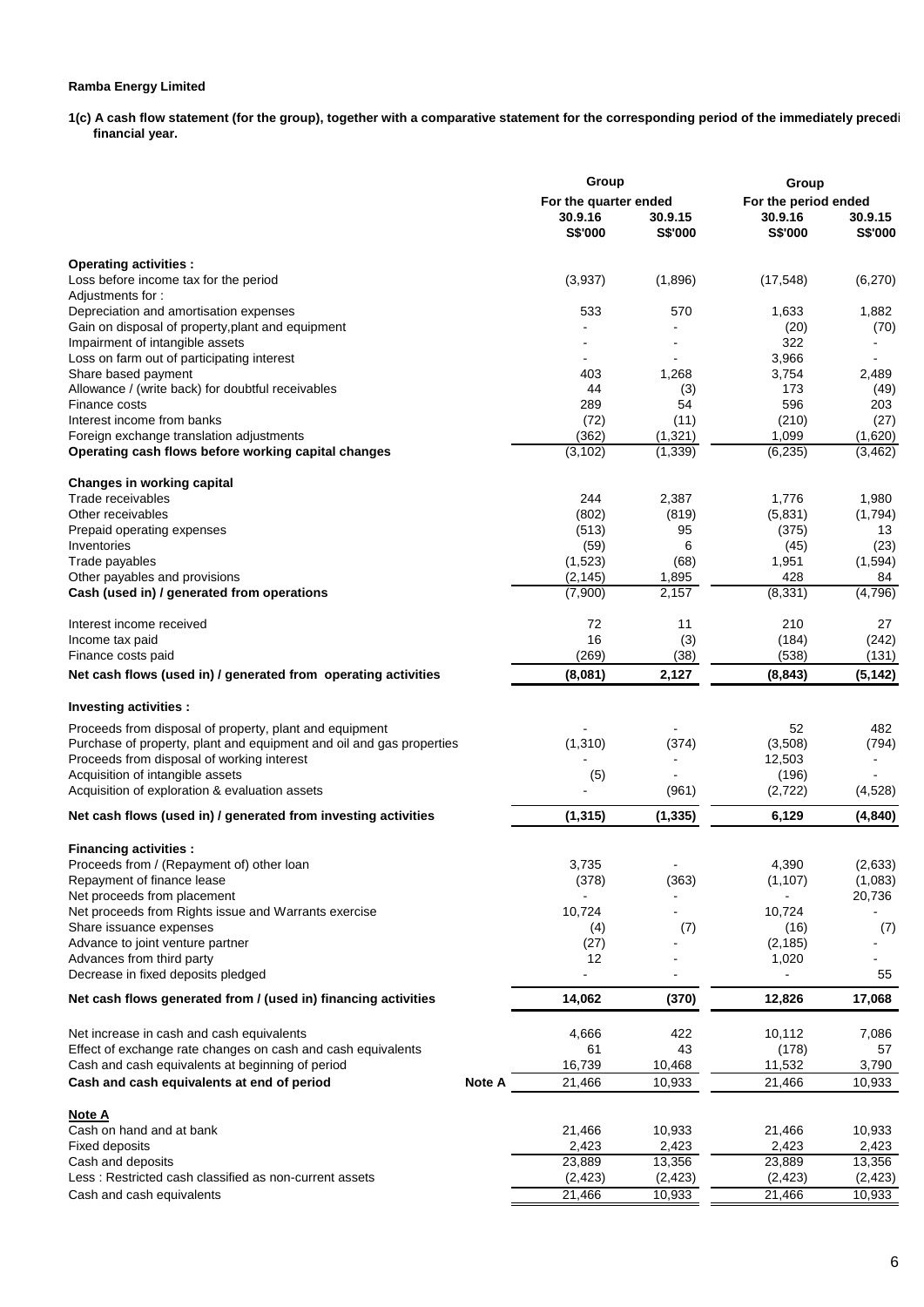1 (d) (i) A statement (for the issuer and group) showing either (i) all changes in equity or (ii) changes in equity other than those arising from capitalisation issues and distributions to shareholders, together with a com

|                                                               |                            |                                                                            |                             |                               |                                  |                                       | Attributable to owners of the Company     |                          |                                                       |                                                        |                               |                                         |
|---------------------------------------------------------------|----------------------------|----------------------------------------------------------------------------|-----------------------------|-------------------------------|----------------------------------|---------------------------------------|-------------------------------------------|--------------------------|-------------------------------------------------------|--------------------------------------------------------|-------------------------------|-----------------------------------------|
| Group                                                         | Total<br>Equity<br>S\$'000 | Equity<br>attributable to<br>owners of the<br>Company,<br>total<br>S\$'000 | Share<br>capital<br>S\$'000 | Treasury<br>shares<br>S\$'000 | Accumulated<br>losses<br>S\$'000 | Other<br>reserves<br>total<br>S\$'000 | Share based<br>payment reserve<br>S\$'000 | Others<br>S\$'000        | Foreign currency<br>translation<br>reserve<br>S\$'000 | Gain on<br>reissuance of<br>treasury shares<br>S\$'000 | Capital<br>reserve<br>S\$'000 | Non controlling<br>interests<br>S\$'000 |
| Opening balance as at 1 January 2016                          | 65,478                     | 67,209                                                                     | 123,601                     | (935)                         | (65, 574)                        | 10,117                                | 3,961                                     | 175                      | 3,003                                                 | 2,630                                                  | 348                           | (1,731)                                 |
| Q1                                                            |                            |                                                                            |                             |                               |                                  |                                       |                                           |                          |                                                       |                                                        |                               |                                         |
| Loss for the period                                           | (8, 855)                   | (8, 854)                                                                   |                             |                               | (8, 854)                         | $\blacksquare$                        |                                           |                          |                                                       |                                                        |                               | (1)                                     |
| Other comprehensive income                                    |                            |                                                                            |                             |                               |                                  |                                       |                                           |                          |                                                       |                                                        |                               |                                         |
| Re-measurement of defined benefit obligation                  | 77                         | 77                                                                         |                             |                               |                                  | 77                                    | ÷,                                        | 77                       | ÷,                                                    | $\sim$                                                 | ä,                            | $\omega$                                |
| Exchange differences on translating foreign operations        | (2,027)                    | (2, 103)                                                                   |                             |                               | ٠                                | (2, 103)                              | $\overline{\phantom{a}}$                  | $\blacksquare$           | (2, 103)                                              | $\sim$                                                 | ٠                             | 76                                      |
| Total comprehensive (loss) / income for the period            | (10, 805)                  | (10, 880)                                                                  |                             |                               | (8, 854)                         | (2,026)                               | ÷,                                        | 77                       | (2, 103)                                              |                                                        | $\overline{a}$                | 75                                      |
| Contributions by and distributions to owners                  |                            |                                                                            |                             |                               |                                  |                                       |                                           |                          |                                                       |                                                        |                               |                                         |
| Issuance of shares pursuant to RGPSP                          | 2,050                      | 2,050                                                                      | 2,635                       |                               | 908                              | (1, 493)                              | (1, 493)                                  |                          |                                                       |                                                        |                               | ÷.                                      |
| Grant of equity settled share based payment to employees      | 442                        | 442                                                                        |                             |                               |                                  | 442                                   | 442                                       |                          |                                                       |                                                        |                               | $\blacksquare$                          |
| Share issuance expenses                                       | (10)                       | (10)                                                                       | (10)                        |                               |                                  |                                       |                                           |                          |                                                       |                                                        |                               |                                         |
| Total contributions by and distributions to owners            | 2,482                      | 2,482                                                                      | 2,625                       | $\overline{\phantom{a}}$      | 908                              | (1,051)                               | (1,051)                                   |                          |                                                       |                                                        |                               | $\overline{a}$                          |
| Total transactions with owners in their capacity as<br>owners | 2,482                      | 2,482                                                                      | 2,625                       | ÷                             | 908                              | (1,051)                               | (1,051)                                   |                          |                                                       |                                                        | ٠                             |                                         |
| Closing balance as at 31 March 2016                           | 57,155                     | 58,811                                                                     | 126,226                     | (935)                         | (73, 520)                        | 7,040                                 | 2,910                                     | 252                      | 900                                                   | 2,630                                                  | 348                           | (1,656)                                 |
| Q2<br>Loss for the period<br>Other comprehensive income       | (4, 754)                   | (4, 592)                                                                   |                             |                               | (4, 592)                         |                                       |                                           |                          |                                                       |                                                        |                               | (162)                                   |
| Exchange differences on translating foreign operations        | 140                        | 132                                                                        |                             | ÷,                            | $\overline{\phantom{a}}$         | 132                                   | $\blacksquare$                            | $\overline{\phantom{a}}$ | 132                                                   | ÷,                                                     | $\blacksquare$                | 8                                       |
| Total comprehensive (loss) / income for the period            | (4,614)                    | (4, 460)                                                                   |                             | $\overline{\phantom{a}}$      | (4, 592)                         | 132                                   | $\overline{\phantom{a}}$                  | $\overline{\phantom{a}}$ | 132                                                   |                                                        | ÷,                            | (154)                                   |
| Contributions by and distributions to owners                  |                            |                                                                            |                             |                               |                                  |                                       |                                           |                          |                                                       |                                                        |                               |                                         |
| Issuance of shares pursuant to RGPSP                          |                            |                                                                            | 420                         |                               | 222                              | (642)                                 | (642)                                     |                          |                                                       |                                                        |                               | $\sim$                                  |
| Grant of equity settled share based payment to employees      | 851                        | 851                                                                        |                             |                               |                                  | 851                                   | 851                                       |                          |                                                       |                                                        |                               | $\overline{\phantom{a}}$                |
| Options lapsed                                                |                            |                                                                            |                             |                               | 470                              | (470)                                 | (470)                                     |                          |                                                       |                                                        | ٠                             | $\overline{\phantom{a}}$                |
| Share issuance expenses                                       | (2)                        | (2)                                                                        | (2)                         | $\overline{\phantom{a}}$      | $\sim$                           | $\sim$                                | $\blacksquare$                            |                          |                                                       |                                                        | $\blacksquare$                | $\sim$                                  |
| Total contributions by and distributions to owners            | 849                        | 849                                                                        | 418                         | $\sim$                        | 692                              | (261)                                 | (261)                                     | $\blacksquare$           | $\blacksquare$                                        | $\sim$                                                 | $\overline{\phantom{a}}$      | $\sim$                                  |
| Total transactions with owners in their capacity as<br>owners | 849                        | 849                                                                        | 418                         |                               | 692                              | (261)                                 | (261)                                     |                          |                                                       |                                                        |                               |                                         |
| Closing balance as at 30 June 2016                            | 53,390                     | 55,200                                                                     | 126,644                     | (935)                         | (77, 420)                        | 6,911                                 | 2,649                                     | 252                      | 1,032                                                 | 2,630                                                  | 348                           | (1, 810)                                |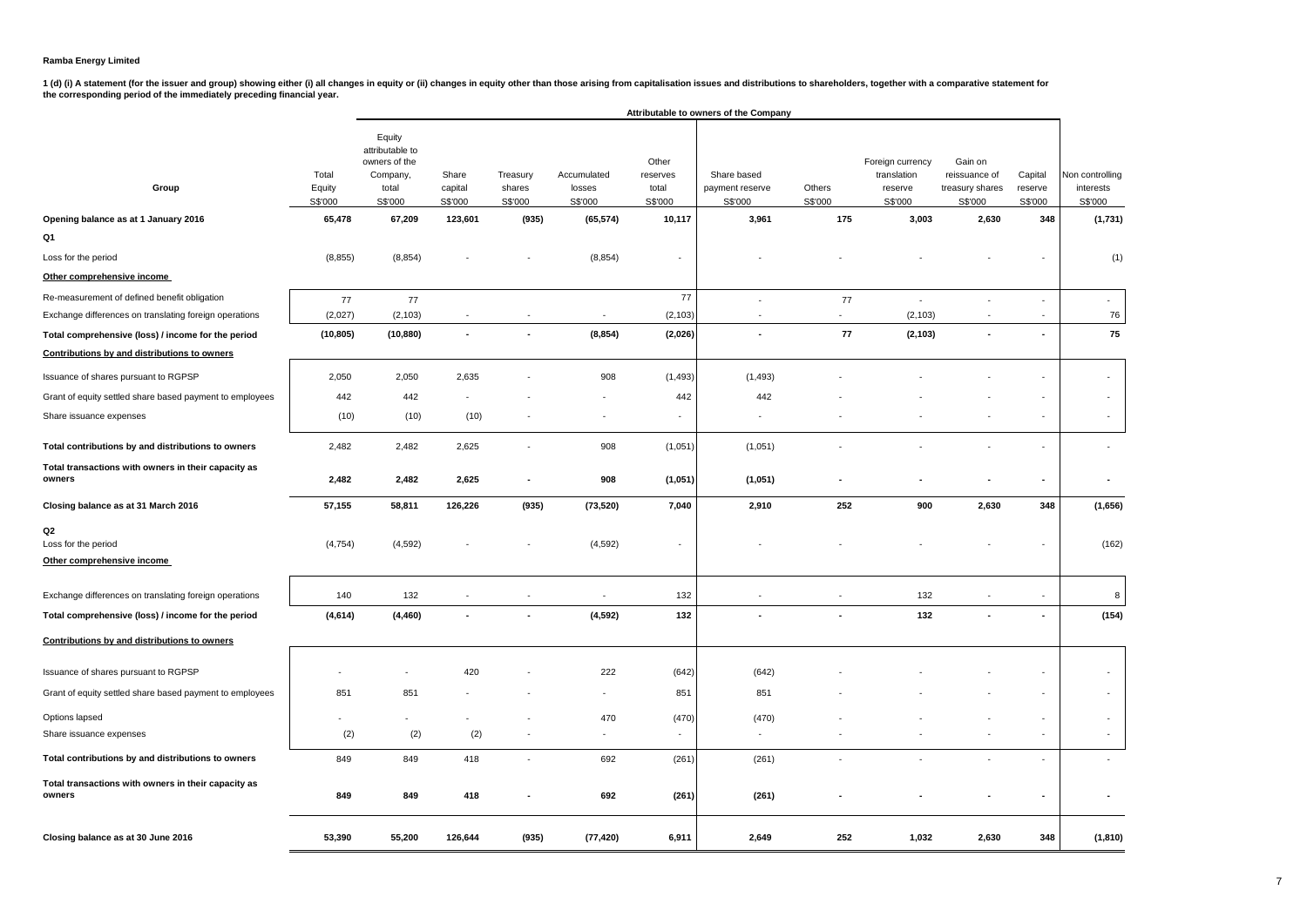|                                                               |                            |                                                                            |                             |                               |                                  |                                       | Attributable to owners of the Company     |                          |                                                       |                                                        |                               |                                         |
|---------------------------------------------------------------|----------------------------|----------------------------------------------------------------------------|-----------------------------|-------------------------------|----------------------------------|---------------------------------------|-------------------------------------------|--------------------------|-------------------------------------------------------|--------------------------------------------------------|-------------------------------|-----------------------------------------|
| Group                                                         | Total<br>Equity<br>S\$'000 | Equity<br>attributable to<br>owners of the<br>Company,<br>total<br>S\$'000 | Share<br>capital<br>S\$'000 | Treasury<br>shares<br>S\$'000 | Accumulated<br>losses<br>S\$'000 | Other<br>reserves<br>total<br>S\$'000 | Share based<br>payment reserve<br>S\$'000 | Others<br>S\$'000        | Foreign currency<br>translation<br>reserve<br>S\$'000 | Gain on<br>reissuance of<br>treasury shares<br>S\$'000 | Capital<br>reserve<br>S\$'000 | Non controlling<br>interests<br>S\$'000 |
| Opening balance as at 1 July 2016                             | 53,390                     | 55,200                                                                     | 126,644                     | (935)                         | (77, 420)                        | 6,911                                 | 2,649                                     | 252                      | 1,032                                                 | 2,630                                                  | 348                           | (1, 810)                                |
| Q3                                                            |                            |                                                                            |                             |                               |                                  |                                       |                                           |                          |                                                       |                                                        |                               |                                         |
| Loss for the period                                           | (3,867)                    | (3,666)                                                                    |                             |                               | (3,666)                          | $\overline{\phantom{a}}$              |                                           |                          |                                                       |                                                        |                               | (201)                                   |
| Other comprehensive income                                    |                            |                                                                            |                             |                               |                                  |                                       |                                           |                          |                                                       |                                                        |                               |                                         |
| Re-measurement of defined benefit obligation                  | $\overline{4}$             | $\Delta$                                                                   |                             |                               |                                  |                                       |                                           | $\overline{4}$           |                                                       |                                                        |                               | $\sim$                                  |
| Exchange differences on translating foreign operations        | 345                        | 373                                                                        |                             |                               |                                  | 373                                   | $\sim$                                    | $\overline{\phantom{a}}$ | 373                                                   |                                                        |                               | (28)                                    |
| Total comprehensive (loss) / income for the period            | (3, 518)                   | (3,289)                                                                    | $\blacksquare$              | $\overline{\phantom{a}}$      | (3,666)                          | 377                                   | $\overline{\phantom{a}}$                  | $\overline{\mathbf{4}}$  | 373                                                   | $\overline{\phantom{a}}$                               | $\sim$                        | (229)                                   |
| Contributions by and distributions to owners                  |                            |                                                                            |                             |                               |                                  |                                       |                                           |                          |                                                       |                                                        |                               |                                         |
| Issuance of shares pursuant to RGPSP                          | $\overline{\phantom{a}}$   | $\overline{\phantom{a}}$                                                   | 390                         |                               | 139                              | (529)                                 | (529)                                     |                          |                                                       |                                                        |                               | $\sim$                                  |
| Grant of equity settled share based payment to employees      | 403                        | 403                                                                        |                             |                               |                                  | 403                                   | 403                                       |                          |                                                       |                                                        |                               | $\sim$                                  |
| Issuance of shares pursuant to Rights cum Warrants            | 10,724                     | 10.724                                                                     | 10,724                      |                               | $\overline{\phantom{a}}$         | ۰.                                    | $\sim$                                    |                          |                                                       |                                                        | $\sim$                        | $\sim$                                  |
| Share issuance expenses                                       | (4)                        | (4)                                                                        | (4)                         |                               |                                  | $\overline{\phantom{a}}$              |                                           |                          |                                                       |                                                        |                               | $\sim$                                  |
| Total contributions by and distributions to owners            | 11,123                     | 11,123                                                                     | 11,110                      |                               | 139                              | (126)                                 | (126)                                     |                          |                                                       |                                                        |                               |                                         |
| Total transactions with owners in their capacity as<br>owners | 11,123                     | 11,123                                                                     | 11,110                      | $\blacksquare$                | 139                              | (126)                                 | (126)                                     |                          |                                                       |                                                        |                               |                                         |
| Closing balance as at 30 September 2016                       | 60,995                     | 63,034                                                                     | 137,754                     | (935)                         | (80, 947)                        | 7,162                                 | 2,523                                     | 256                      | 1,405                                                 | 2,630                                                  | 348                           | (2,039)                                 |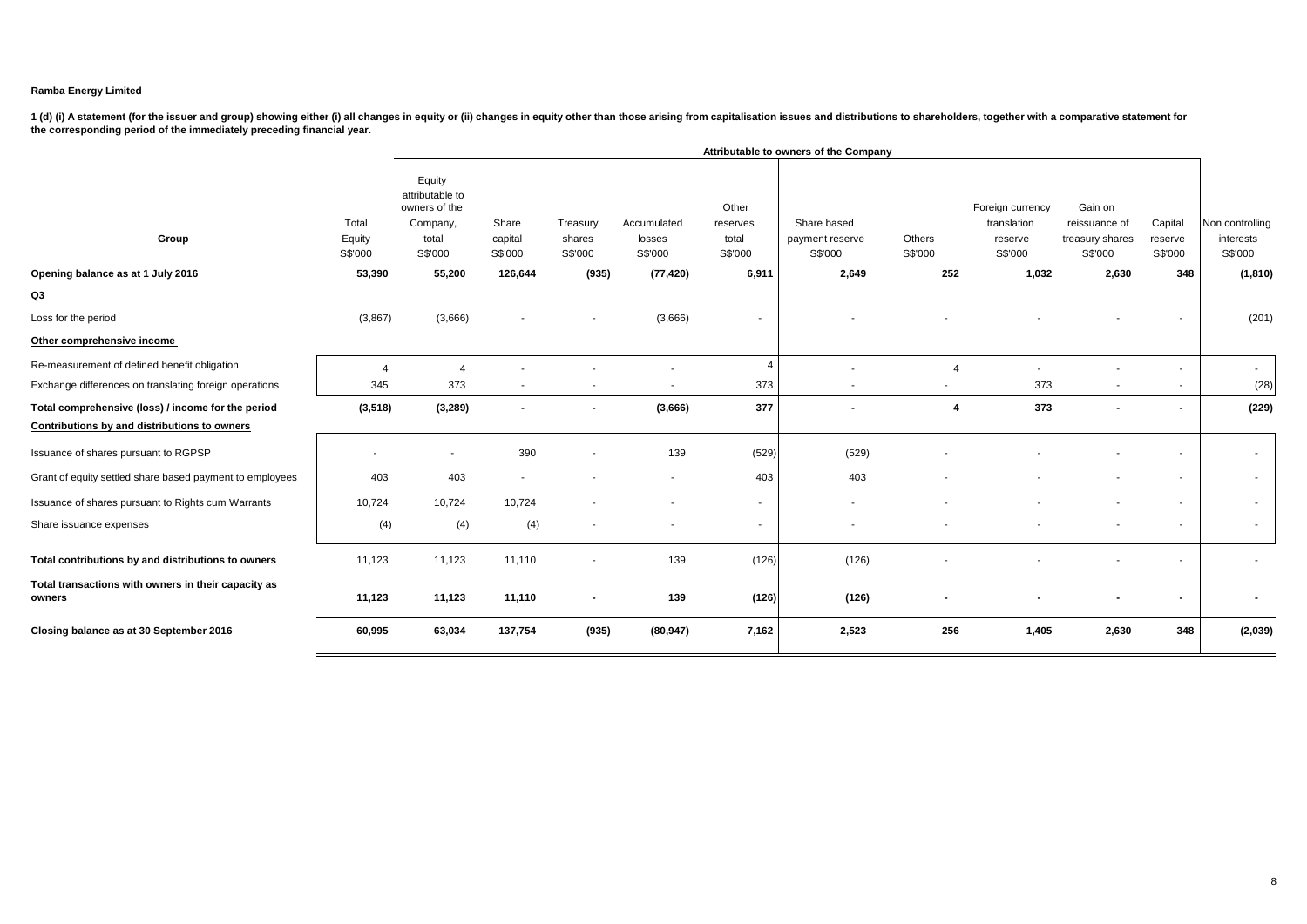1 (d) (i) A statement (for the issuer and group) showing either (i) all changes in equity or (ii) changes in equity other than those arising from capitalisation issues and distributions to shareholders, together with a com **for the corresponding period of the immediately preceding financial year.**

|                                                                                                    |                                      |                                                                                      |                                        |                                        |                                               |                                                | Attributable to owners of the Company              |                          |                                                                  |                                                                 |                                      |                                                     |
|----------------------------------------------------------------------------------------------------|--------------------------------------|--------------------------------------------------------------------------------------|----------------------------------------|----------------------------------------|-----------------------------------------------|------------------------------------------------|----------------------------------------------------|--------------------------|------------------------------------------------------------------|-----------------------------------------------------------------|--------------------------------------|-----------------------------------------------------|
| Group<br>Opening balance as at 1 January 2015                                                      | Total<br>Equity<br>S\$'000<br>65,926 | Equity<br>attributable to<br>owners of the<br>Company,<br>total<br>S\$'000<br>67,174 | Share<br>capital<br>S\$'000<br>101,133 | Treasury<br>shares<br>S\$'000<br>(935) | Accumulated<br>losses<br>S\$'000<br>(38, 602) | Other<br>reserves<br>total<br>S\$'000<br>5,578 | Share based<br>payment reserve<br>S\$'000<br>3,630 | Others<br>S\$'000<br>66  | Foreign currency<br>translation<br>reserve<br>S\$'000<br>(1,096) | Gain on<br>reissuance of<br>treasury shares<br>S\$'000<br>2,630 | Capital<br>reserve<br>S\$'000<br>348 | Non controlling<br>interests<br>S\$'000<br>(1, 248) |
| Q1                                                                                                 |                                      |                                                                                      |                                        |                                        |                                               |                                                |                                                    |                          |                                                                  |                                                                 |                                      |                                                     |
| Loss for the period                                                                                | (1, 472)                             | (1, 368)                                                                             |                                        |                                        | (1,368)                                       |                                                |                                                    |                          |                                                                  |                                                                 |                                      | (104)                                               |
| Other comprehensive income                                                                         |                                      |                                                                                      |                                        |                                        |                                               |                                                |                                                    |                          |                                                                  |                                                                 |                                      |                                                     |
| Exchange differences on translating foreign operations                                             | 1,795                                | 1,849                                                                                | $\sim$                                 | $\overline{\phantom{a}}$               | $\overline{\phantom{a}}$                      | 1,849                                          |                                                    | $\overline{\phantom{a}}$ | 1,849                                                            |                                                                 | $\overline{\phantom{a}}$             | (54)                                                |
| Total comprehensive income / (loss) for the period<br>Contributions by and distributions to owners | 323                                  | 481                                                                                  |                                        | $\blacksquare$                         | (1, 368)                                      | 1,849                                          |                                                    |                          | 1,849                                                            |                                                                 |                                      | (158)                                               |
| Issuance of shares pursuant to RGPSP                                                               |                                      | $\blacksquare$                                                                       | 581                                    |                                        | 539                                           | (1, 120)                                       | (1, 120)                                           |                          |                                                                  |                                                                 |                                      | $\sim$                                              |
| Grant of equity settled share based payment to employees                                           | 528                                  | 528                                                                                  |                                        |                                        |                                               | 528                                            | 528                                                |                          |                                                                  |                                                                 |                                      | $\blacksquare$                                      |
| Share issuance expenses                                                                            | (4)                                  | (4)                                                                                  | (4)                                    |                                        |                                               | $\sim$                                         | $\overline{\phantom{a}}$                           |                          |                                                                  |                                                                 | $\overline{\phantom{a}}$             | $\overline{\phantom{a}}$                            |
| Total contributions by and distributions to owners                                                 | 524                                  | 524                                                                                  | 577                                    |                                        | 539                                           | (592)                                          | (592)                                              |                          |                                                                  |                                                                 | $\blacksquare$                       |                                                     |
| Total transactions with owners in their capacity as owners                                         | 524                                  | 524                                                                                  | 577                                    | $\blacksquare$                         | 539                                           | (592)                                          | (592)                                              | $\overline{\phantom{a}}$ |                                                                  |                                                                 |                                      |                                                     |
| Closing balance as at 31 March 2015                                                                | 66,773                               | 68,179                                                                               | 101,710                                | (935)                                  | (39, 431)                                     | 6,835                                          | 3,038                                              | 66                       | 753                                                              | 2,630                                                           | 348                                  | (1, 406)                                            |
| Q2<br>Loss for the period                                                                          | (3, 294)                             | (3, 214)                                                                             |                                        |                                        | (3, 214)                                      |                                                |                                                    |                          |                                                                  |                                                                 |                                      | (80)                                                |
| Other comprehensive income                                                                         |                                      |                                                                                      |                                        |                                        |                                               |                                                |                                                    |                          |                                                                  |                                                                 |                                      |                                                     |
| Exchange differences on translating foreign operations                                             | (890)                                | (920)                                                                                |                                        | $\blacksquare$                         | $\blacksquare$                                | (920)                                          |                                                    |                          | (920)                                                            |                                                                 |                                      | 30                                                  |
| Total comprehensive loss for the period                                                            | (4, 184)                             | (4, 134)                                                                             |                                        |                                        | (3, 214)                                      | (920)                                          |                                                    |                          | (920)                                                            |                                                                 | $\blacksquare$                       | (50)                                                |
| Contributions by and distributions to owners                                                       |                                      |                                                                                      |                                        |                                        |                                               |                                                |                                                    |                          |                                                                  |                                                                 |                                      |                                                     |
| Issuance of shares pursuant to placement exercise                                                  | 21,240                               | 21,240                                                                               | 21,240                                 |                                        |                                               | $\overline{\phantom{a}}$                       |                                                    |                          |                                                                  |                                                                 |                                      | $\blacksquare$                                      |
| Grant of equity settled share based payment to employees                                           | 693                                  | 693                                                                                  |                                        |                                        |                                               | 693                                            | 693                                                |                          |                                                                  |                                                                 |                                      | $\overline{\phantom{a}}$                            |
| Share issuance expenses                                                                            | (504)                                | (504)                                                                                | (504)                                  |                                        |                                               | $\overline{\phantom{a}}$                       |                                                    |                          |                                                                  |                                                                 |                                      | $\blacksquare$                                      |
| Total contributions by and distributions to owners                                                 | 21,429                               | 21,429                                                                               | 20,736                                 |                                        |                                               | 693                                            | 693                                                |                          |                                                                  |                                                                 |                                      |                                                     |
| Total transactions with owners in their capacity as owners                                         | 21,429                               | 21,429                                                                               | 20,736                                 |                                        |                                               | 693                                            | 693                                                |                          |                                                                  |                                                                 |                                      |                                                     |
| Closing balance as at 30 June 2015                                                                 | 84,018                               | 85,474                                                                               | 122,446                                | (935)                                  | (42, 645)                                     | 6,608                                          | 3,731                                              | 66                       | (167)                                                            | 2,630                                                           | 348                                  | (1, 456)                                            |

9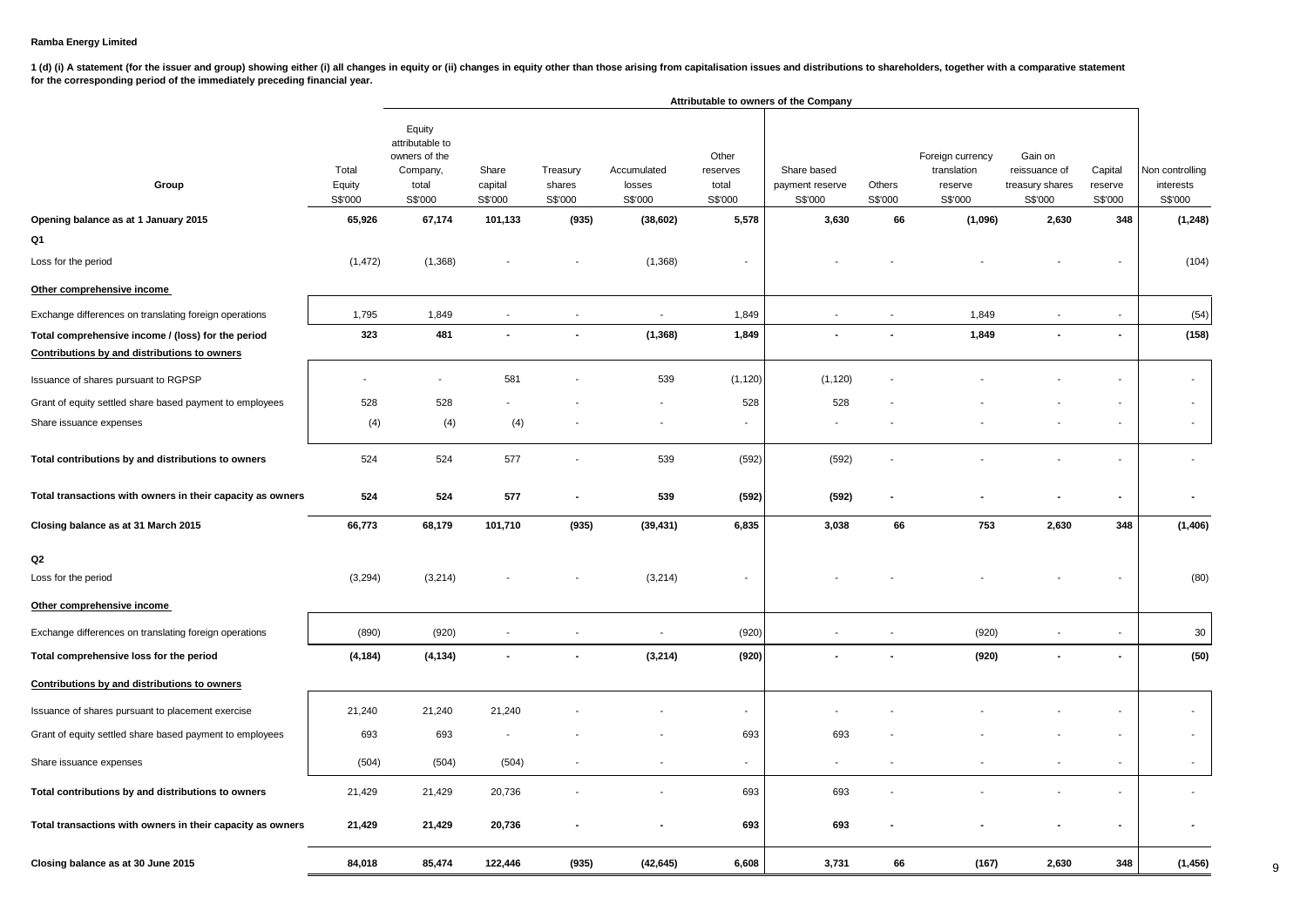|                                                               |                            |                                                                            |                             |                               |                                  |                                       | Attributable to owners of the Company     |                   |                                                       |                                                        |                               |                                         |
|---------------------------------------------------------------|----------------------------|----------------------------------------------------------------------------|-----------------------------|-------------------------------|----------------------------------|---------------------------------------|-------------------------------------------|-------------------|-------------------------------------------------------|--------------------------------------------------------|-------------------------------|-----------------------------------------|
| Group                                                         | Total<br>Equity<br>S\$'000 | Equity<br>attributable to<br>owners of the<br>Company,<br>total<br>S\$'000 | Share<br>capital<br>S\$'000 | Treasury<br>shares<br>S\$'000 | Accumulated<br>losses<br>S\$'000 | Other<br>reserves<br>total<br>S\$'000 | Share based<br>payment reserve<br>S\$'000 | Others<br>S\$'000 | Foreign currency<br>translation<br>reserve<br>S\$'000 | Gain on<br>reissuance of<br>treasury shares<br>S\$'000 | Capital<br>reserve<br>S\$'000 | Non controlling<br>interests<br>S\$'000 |
| Opening balance as at 1 July 2015                             | 84,018                     | 85,474                                                                     | 122,446                     | (935)                         | (42, 645)                        | 6,608                                 | 3,731                                     | 66                | (167)                                                 | 2,630                                                  | 348                           | (1, 456)                                |
| Q3                                                            |                            |                                                                            |                             |                               |                                  |                                       |                                           |                   |                                                       |                                                        |                               |                                         |
| Loss for the period                                           | (1,950)                    | (1, 844)                                                                   |                             | ٠                             | (1, 844)                         | $\sim$                                |                                           |                   |                                                       |                                                        |                               | (106)                                   |
| Other comprehensive income                                    |                            |                                                                            |                             |                               |                                  |                                       |                                           |                   |                                                       |                                                        |                               |                                         |
| Exchange differences on translating foreign operations        | 2,521                      | 2,610                                                                      |                             |                               |                                  | 2,610                                 |                                           |                   | 2,610                                                 |                                                        |                               | (89)                                    |
| Total comprehensive income / (loss) for the period            | 571                        | 766                                                                        | $\blacksquare$              | $\blacksquare$                | (1, 844)                         | 2,610                                 |                                           |                   | 2,610                                                 | $\blacksquare$                                         | $\blacksquare$                | (195)                                   |
| Contributions by and distributions to owners                  |                            |                                                                            |                             |                               |                                  |                                       |                                           |                   |                                                       |                                                        |                               |                                         |
| Issuance of shares pursuant to RGPSP                          |                            | $\overline{\phantom{a}}$                                                   | 980                         | ٠                             | 514                              | (1, 494)                              | (1, 494)                                  |                   |                                                       |                                                        |                               | $\sim$                                  |
| Grant of equity settled share based payment to employees      | 1,268                      | 1,268                                                                      |                             |                               |                                  | 1,268                                 | 1,268                                     |                   |                                                       |                                                        |                               | $\sim$                                  |
| Share issuance expenses                                       | (3)                        | (3)                                                                        | (3)                         |                               |                                  | $\sim$                                |                                           |                   |                                                       |                                                        |                               | $\sim$                                  |
| Total contributions by and distributions to owners            | 1,265                      | 1,265                                                                      | 977                         | ٠                             | 514                              | (226)                                 | (226)                                     |                   |                                                       |                                                        |                               |                                         |
| Total transactions with owners in their capacity as<br>owners | 1,265                      | 1,265                                                                      | 977                         | $\blacksquare$                | 514                              | (226)                                 | (226)                                     |                   |                                                       |                                                        |                               |                                         |
| Closing balance as at 30 September 2015                       | 85,854                     | 87,505                                                                     | 123,423                     | (935)                         | (43, 975)                        | 8,992                                 | 3,505                                     | 66                | 2,443                                                 | 2,630                                                  | 348                           | (1,651)                                 |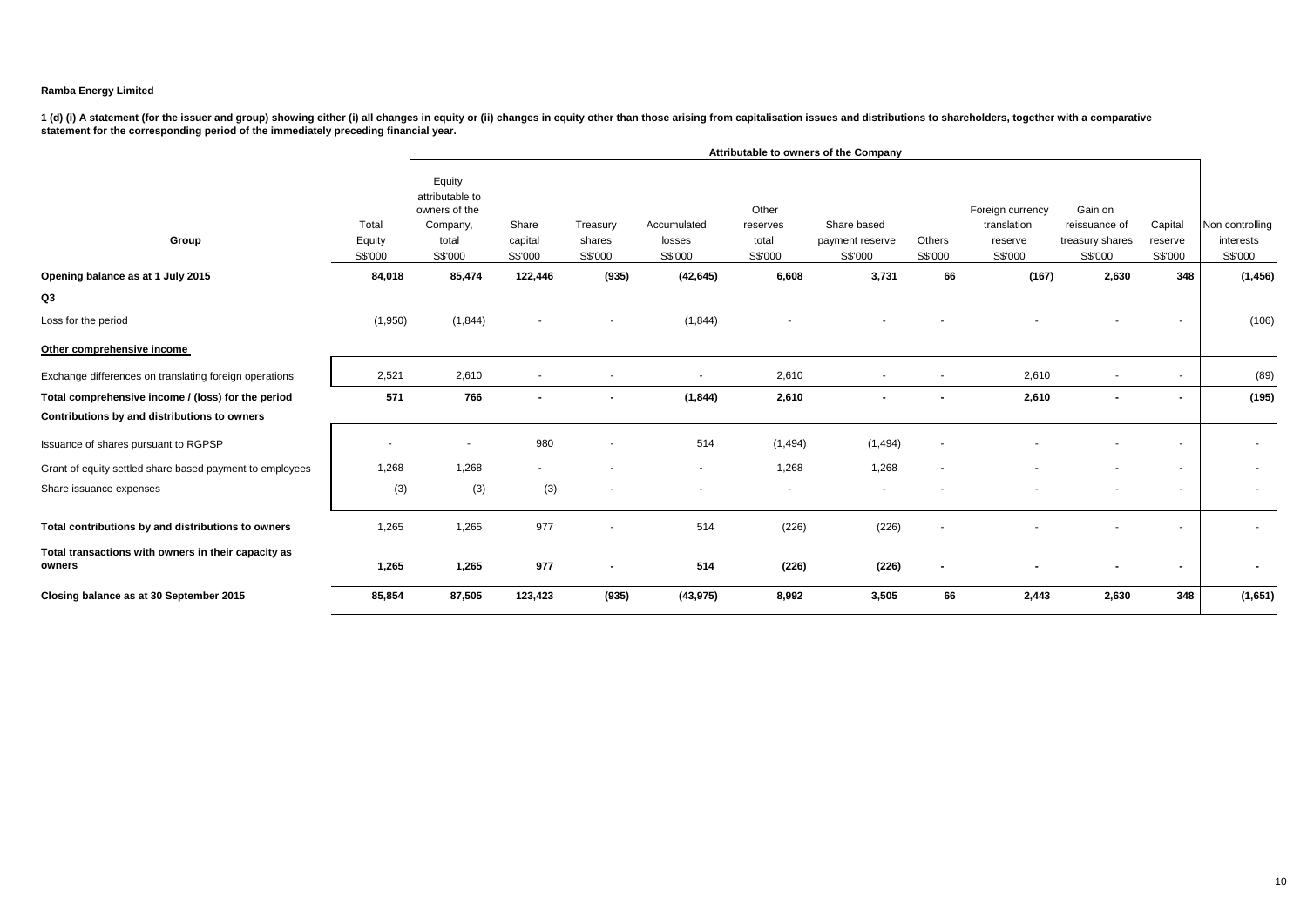|                                                            |         |                          |                          |                          | Other                    |                          | Gain on                  |
|------------------------------------------------------------|---------|--------------------------|--------------------------|--------------------------|--------------------------|--------------------------|--------------------------|
|                                                            | Equity  | Share                    | Treasury                 | Accumulated              | reserve                  | Share based              | reissuance of            |
| Company                                                    | total   | capital                  | shares                   | losses                   | total                    | payment reserve          | treasury shares          |
|                                                            | S\$'000 | S\$'000                  | S\$'000                  | S\$'000                  | S\$'000                  | S\$'000                  | S\$'000                  |
|                                                            |         |                          |                          |                          |                          |                          |                          |
| Opening balance as at 1 January 2016                       | 94,644  | 123,601                  | (935)                    | (34, 613)                | 6,591                    | 3,961                    | 2,630                    |
| Q1                                                         |         |                          |                          |                          |                          |                          |                          |
| Loss for the period                                        | (4,290) | $\overline{\phantom{a}}$ | $\overline{\phantom{a}}$ | (4, 290)                 | $\overline{\phantom{a}}$ | $\overline{\phantom{a}}$ | $\overline{\phantom{a}}$ |
| Total comprehensive loss for the period                    | (4,290) |                          | ٠                        | (4, 290)                 | ٠                        |                          |                          |
| Contributions by and distributions to owners               |         |                          |                          |                          |                          |                          |                          |
| Issuance of shares pursuant to RGPSP                       | 1,761   | 2,635                    |                          | 619                      | (1, 493)                 | (1, 493)                 |                          |
| Grant of equity settled share based payment to employees   | 442     |                          |                          |                          | 442                      | 442                      |                          |
| Share issuance expenses                                    | (10)    | (10)                     |                          | $\overline{a}$           | $\overline{\phantom{a}}$ |                          | $\overline{a}$           |
| Total transactions with owners in their capacity as owners | 2,193   | 2,625                    |                          | 619                      | (1,051)                  | (1,051)                  | ٠                        |
| Balance as at 31 March 2016                                | 92,547  | 126,226                  | (935)                    | (38, 284)                | 5,540                    | 2,910                    | 2,630                    |
| Q2                                                         |         |                          |                          |                          |                          |                          |                          |
| Loss for the period                                        | (1,700) | $\overline{a}$           |                          | (1,700)                  | $\overline{a}$           |                          |                          |
| Total comprehensive loss for the period                    | (1,700) |                          |                          | (1,700)                  | ٠                        | ٠                        | ٠                        |
| Contributions by and distributions to owners               |         |                          |                          |                          |                          |                          |                          |
| Issuance of shares pursuant to RGPSP                       | (18)    | 420                      |                          | 204                      | (642)                    | (642)                    |                          |
| Grant of equity settled share based payment to employees   | 851     |                          |                          | $\overline{\phantom{a}}$ | 851                      | 851                      |                          |
| Share issuance expenses                                    | (2)     | (2)                      |                          | $\overline{\phantom{0}}$ | $\overline{\phantom{a}}$ |                          |                          |
| Options lapsed                                             |         |                          |                          | 470                      | (470)                    | (470)                    |                          |
| Total transactions with owners in their capacity as owners | 831     | 418                      |                          | 674                      | (261)                    | (261)                    |                          |
|                                                            |         |                          |                          |                          |                          |                          |                          |
| Balance as at 30 June 2016                                 | 91,678  | 126,644                  | (935)                    | (39, 310)                | 5,279                    | 2,649                    | 2,630                    |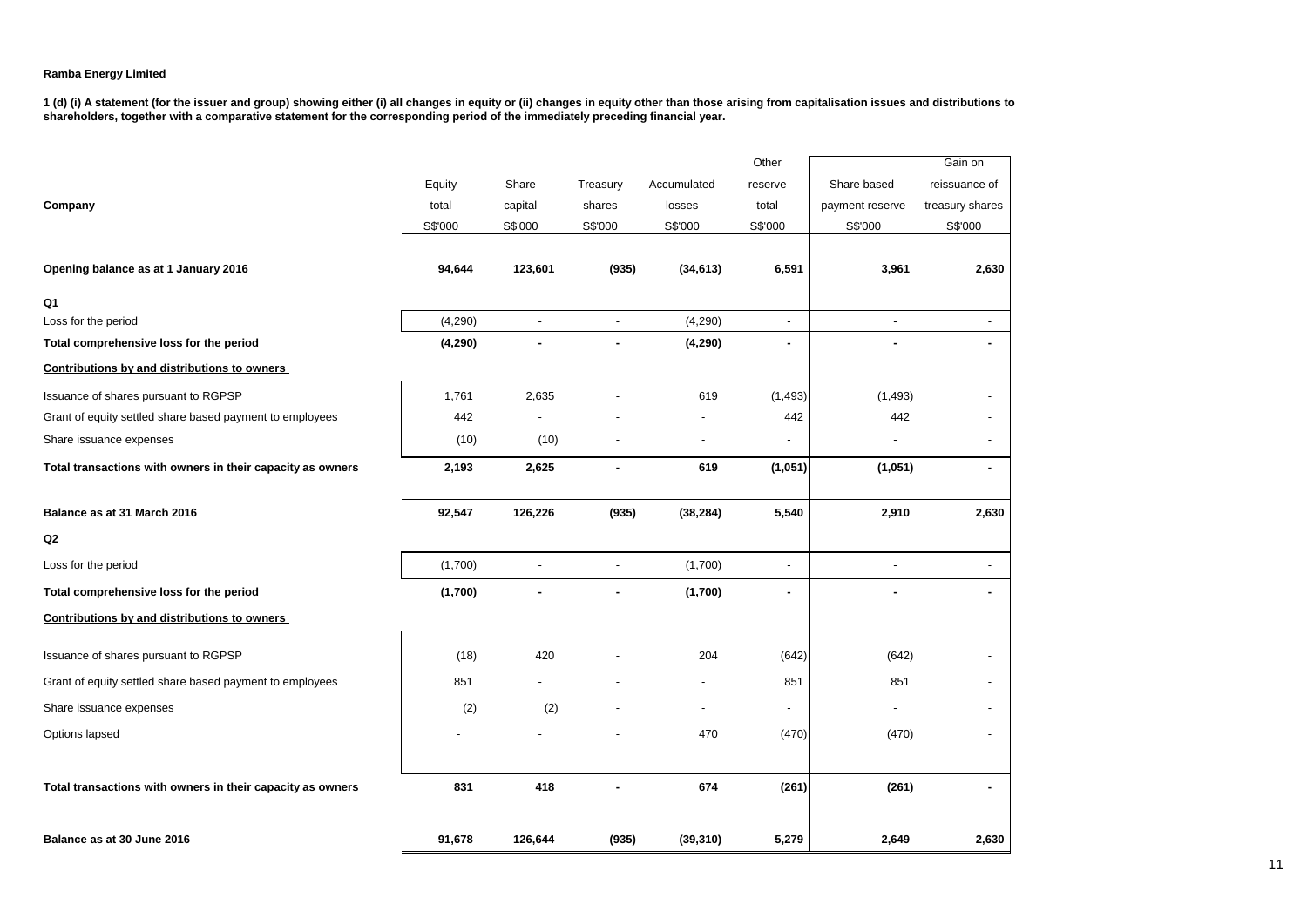|                                                            |         |         |          |             | Other                    |                 | Gain on         |
|------------------------------------------------------------|---------|---------|----------|-------------|--------------------------|-----------------|-----------------|
|                                                            | Equity  | Share   | Treasury | Accumulated | reserve                  | Share based     | reissuance of   |
| Company                                                    | total   | capital | shares   | losses      | total                    | payment reserve | treasury shares |
|                                                            | S\$'000 | S\$'000 | S\$'000  | S\$'000     | S\$'000                  | S\$'000         | S\$'000         |
|                                                            |         |         |          |             |                          |                 |                 |
| Opening balance as at 1 July 2016                          | 91,678  | 126,644 | (935)    | (39, 310)   | 5,279                    | 2,649           | 2,630           |
| Q3                                                         |         |         |          |             |                          |                 |                 |
| Loss for the period                                        | (500)   |         |          | (500)       | $\overline{\phantom{a}}$ |                 |                 |
| Total comprehensive loss for the period                    | (500)   |         |          | (500)       |                          |                 |                 |
| <b>Contributions by and distributions to owners</b>        |         |         |          |             |                          |                 |                 |
| Issuance of shares pursuant to RGPSP                       | (24)    | 390     |          | 115         | (529)                    | (529)           |                 |
| Grant of equity settled share based payment to employees   | 403     |         |          |             | 403                      | 403             |                 |
| Issuance of shares pursuant to Rights cum Warrants         | 10,724  | 10,724  |          |             | ٠                        |                 |                 |
| Share issuance expenses                                    | (4)     | (4)     |          |             | $\overline{\phantom{a}}$ |                 |                 |
| Total transactions with owners in their capacity as owners | 11,099  | 11,110  |          | 115         | (126)                    | (126)           |                 |
| Balance as at 30 September 2016                            | 102,277 | 137,754 | (935)    | (39, 695)   | 5,153                    | 2,523           | 2,630           |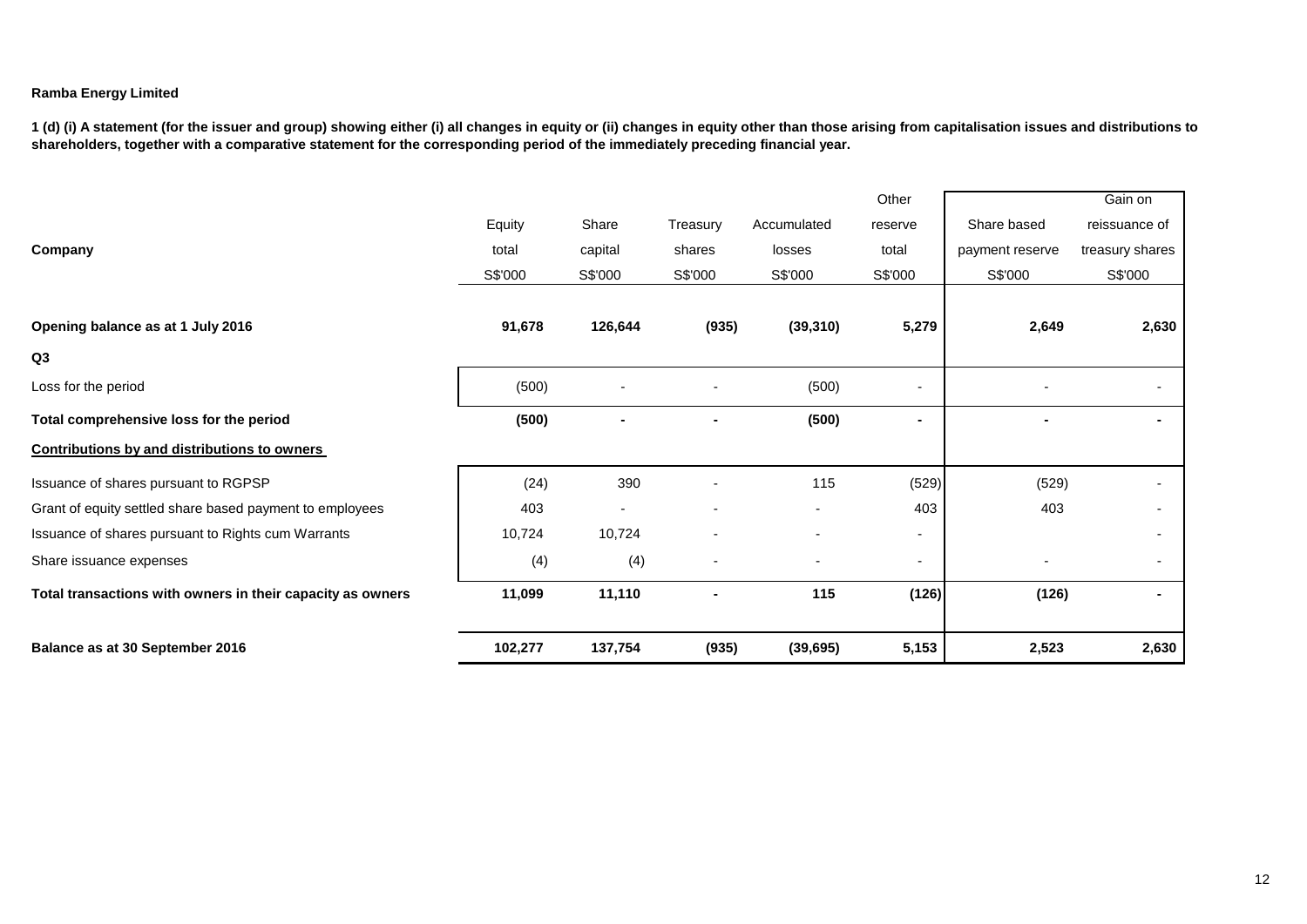|                                                            |         |                |          |             | Other                    |                 | Gain on         |
|------------------------------------------------------------|---------|----------------|----------|-------------|--------------------------|-----------------|-----------------|
|                                                            | Equity  | Share          | Treasury | Accumulated | reserve                  | Share based     | reissuance of   |
| Company                                                    | total   | capital        | shares   | losses      | total                    | payment reserve | treasury shares |
|                                                            | S\$'000 | S\$'000        | S\$'000  | S\$'000     | S\$'000                  | S\$'000         | S\$'000         |
| Opening balance as at 1 January 2015                       | 81,815  | 101,133        | (935)    | (24, 643)   | 6,260                    | 3,630           | 2,630           |
| Q1                                                         |         |                |          |             |                          |                 |                 |
| Loss for the period                                        | (784)   | $\blacksquare$ |          | (784)       | $\blacksquare$           |                 |                 |
| Total comprehensive income for the period                  | (784)   |                |          | (784)       |                          |                 |                 |
| Contributions by and distributions to owners               |         |                |          |             |                          |                 |                 |
| Issuance of shares pursuant to RGPSP/RGSOS                 | (154)   | 581            |          | 385         | (1, 120)                 | (1, 120)        |                 |
| Grant of equity settled share based payment to employees   | 528     |                |          |             | 528                      | 528             |                 |
| Share issuance expenses                                    | (4)     | (4)            |          |             |                          |                 |                 |
| Total transactions with owners in their capacity as owners | 370     | 577            |          | 385         | (592)                    | (592)           | ۰.              |
| Closing balance as at 31 March 2015                        | 81,401  | 101,710        | (935)    | (25, 042)   | 5,668                    | 3,038           | 2,630           |
| Q2                                                         |         |                |          |             |                          |                 |                 |
| Loss for the period                                        | (1,897) |                |          | (1,897)     | $\overline{\phantom{0}}$ |                 |                 |
| Total comprehensive income for the period                  | (1,897) |                |          | (1,897)     |                          |                 |                 |
| Contributions by and distributions to owners               |         |                |          |             |                          |                 |                 |
| Grant of equity settled share based payment to employees   | 693     |                |          |             | 693                      | 693             |                 |
| Issuance of shares pursuant to placement exercise          | 21,240  | 21,240         |          |             |                          |                 |                 |
| Share issuance expenses                                    | (504)   | (504)          |          |             | ٠                        |                 |                 |
| Total transactions with owners in their capacity as owners | 21,429  | 20,736         |          |             | 693                      | 693             |                 |
| Closing balance as at 30 June 2015                         | 100,933 | 122,446        | (935)    | (26, 939)   | 6,361                    | 3,731           | 2,630           |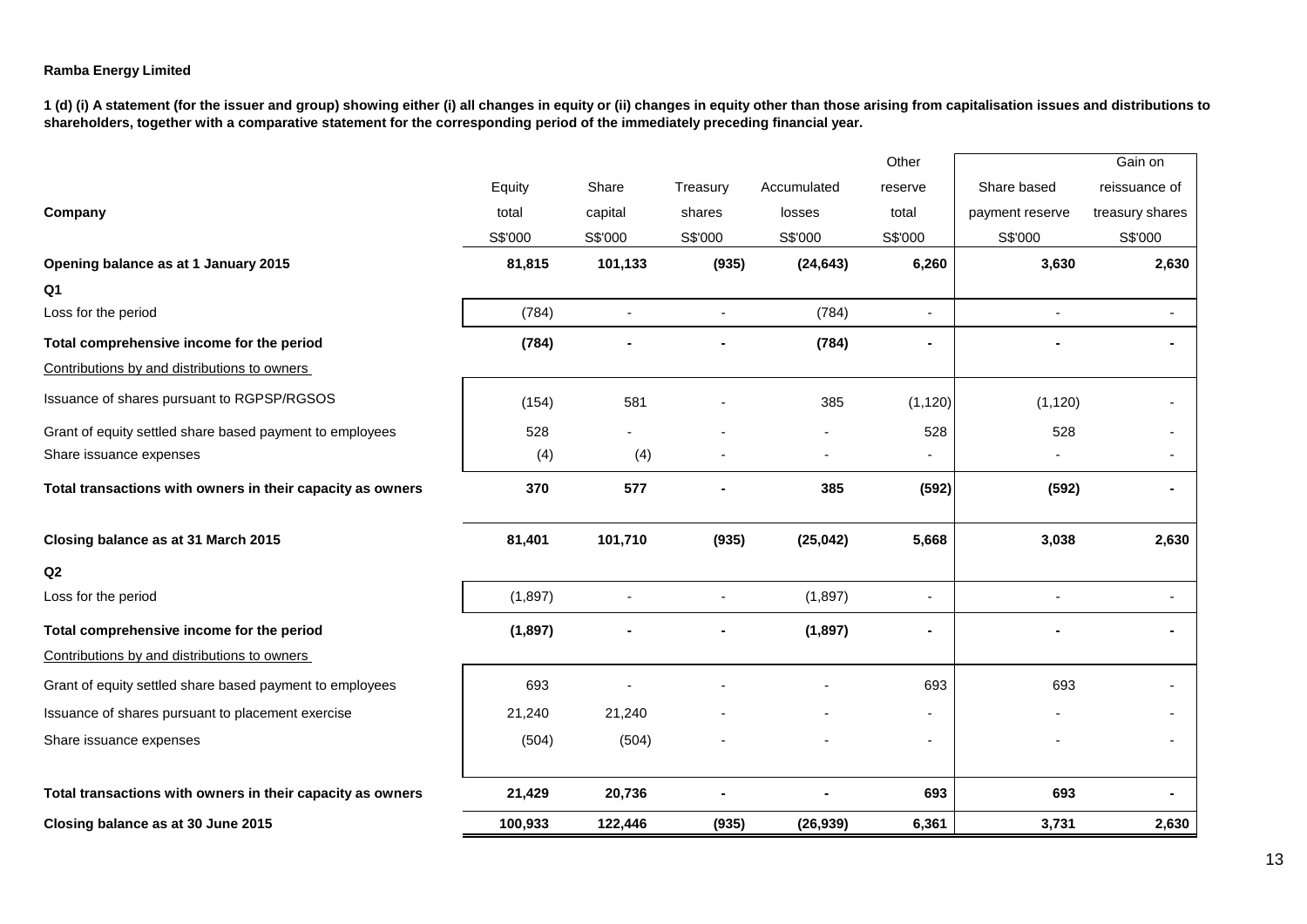|                                                            |         |         |                |             | Other          |                          | Gain on         |
|------------------------------------------------------------|---------|---------|----------------|-------------|----------------|--------------------------|-----------------|
|                                                            | Equity  | Share   | Treasury       | Accumulated | reserve        | Share based              | reissuance of   |
| Company                                                    | total   | capital | shares         | losses      | total          | payment reserve          | treasury shares |
|                                                            | S\$'000 | S\$'000 | S\$'000        | S\$'000     | S\$'000        | S\$'000                  | S\$'000         |
| Opening balance as at 1 July 2015                          | 100,933 | 122,446 | (935)          | (26, 939)   | 6,361          | 3,731                    | 2,630           |
| Q <sub>3</sub>                                             |         |         |                |             |                |                          |                 |
| Loss for the period                                        | (454)   |         |                | (454)       | $\blacksquare$ |                          |                 |
| Total comprehensive income for the period                  | (454)   |         | $\blacksquare$ | (454)       | ۰              |                          |                 |
| Contributions by and distributions to owners               |         |         |                |             |                |                          |                 |
| Issuance of shares pursuant to RGPSP/RGSOS                 | (34)    | 980     |                | 475         | (1,489)        | (1,489)                  |                 |
| Grant of equity settled share based payment to employees   | 1,263   |         |                |             | 1,263          | 1,263                    |                 |
| Share issuance expenses                                    | (3)     | (3)     |                |             | -              | $\overline{\phantom{a}}$ |                 |
| Total transactions with owners in their capacity as owners | 1,226   | 977     |                | 475         | (226)          | (226)                    |                 |
| Closing balance as at 30 September 2015                    | 101,705 | 123,423 | (935)          | (26, 918)   | 6,135          | 3,505                    | 2,630           |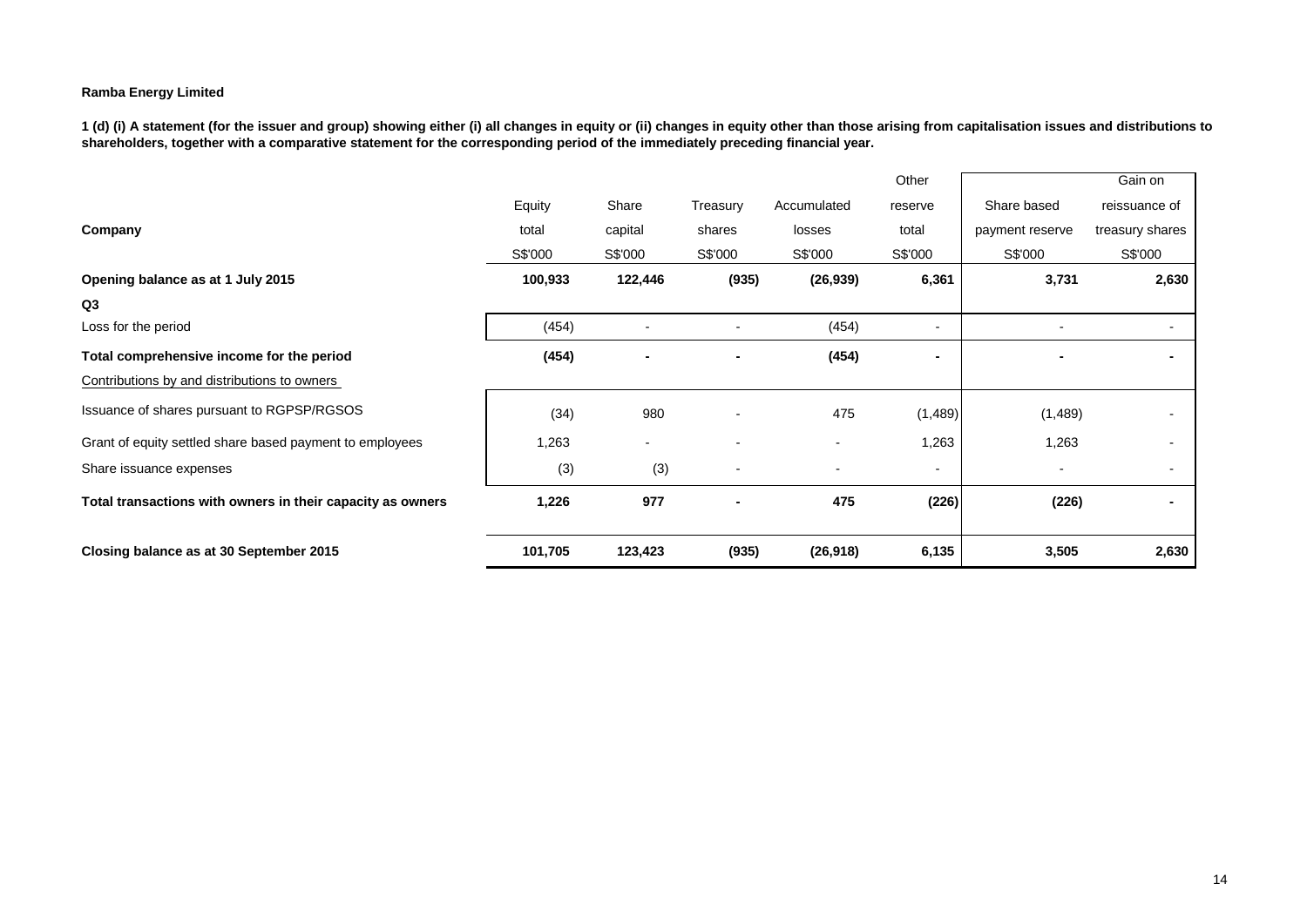### **RAMBA ENERGY LIMITED**

### **1 (d)(ii) Details of any changes in the company's share capital arising from rights issue, bonus issue, share buy-backs, exercise of share options or warrants, conversion of other issues of equity securities, issue of shares for cash or as consideration for acquisition or for any other purpose since the end of the previous period reported on. State also the number of shares that may be issued on conversion of all the outstanding convertibles as at the end of the current financial period reported on and as at the end of the corresponding period of the immediately preceding financial year.**

On 1 March 2016, the Company granted 10,679,500 share awards (other than controlling shareholders and their associates) and 5,120,000 share options at the exercise price of S\$0.1786 under the Ramba Group Performance Share Plan ("RGPSP") and Ramba Group Stock Options Scheme ("RGSOS") respectively. The share awards were vested on 4 March 2016. On the same date, the Company granted 62,000 share awards to Mr Aditya Wisnuwardana Seky Soeryadjaya, an associate of the controlling shareholder of the Company, which was subsequently approved at the Annual General Meeting held on 28 April 2016.

On 28 April 2016, the shareholders of the Company also approved the 10 August 2015 share awards granted to Mr Aditya Wisnuwardana Seky Soeryadjaya for 1,200,000 shares. In 1Q & 2Q 2016, the Company issued 14,139,500 and 2,399,286 under the RGPSP by way of new shares.

On 10 August 2016, the Company issued 1,950,600 share awards under the RGPSP by way of new shares.

On 19 September 2016, the Company completed its rights cum warrants exercise and alloted 56,618,703 Rights Shares and 56,618,703 Warrants. The Rights Share was issued at the price of S\$0.20 per share. The net proceeds raised amounting to S\$10.7 million.

|                                                                                                                        | As at<br>30-Sep-16 | As at<br>31-Dec-15 |
|------------------------------------------------------------------------------------------------------------------------|--------------------|--------------------|
| The number of shares that may be issued on RGPSP and<br>exercise of share options outstanding at the end of the period | 17.419.603         | 22,553,104         |

### **1(d) (iii) To show the total number of issued shares excluding treasury shares as at the end of the current financial year end as at the end of the immediately preceding year.**

|                                                                                 | As at<br>30-Sep-16 | As at<br>31-Dec-15 |
|---------------------------------------------------------------------------------|--------------------|--------------------|
| Total number of ordinary shares                                                 | 127,379,250        | 127,379,250        |
| Treasury shares<br>Release of treasury shares for utilisation pursuant to share | (11, 148, 000)     | (11, 148, 000)     |
| placement                                                                       | 9,340,785          | 9.340.785          |
| Subtotal                                                                        | (1,807,215)        | (1,807,215)        |
| New issuance of shares                                                          | 382,253,669        | 325.634.966        |
| Share issuance under the Performance Share Plan & Option                        |                    |                    |
| Scheme                                                                          | 36.690.033         | 18,200,647         |
| Total number of ordinary shares after treasury shares                           | 544,515,737        | 469.407.648        |

### **1(d) (iv) A statement showing all sales, transfers, disposal, cancellation and/or use of treasury shares as at the end of the current financial year reported on.**

| The movement of treasury shares is as follow |           |
|----------------------------------------------|-----------|
| As at 1 January 2016                         | 1.807.215 |
| Re-issuance of treasury shares               | -         |
| As at 30 September 2016                      | 1.807.215 |

### **2 Whether the figures have been audited or reviewed and in accordance with which auditing standard or practice.**

The figures have not been audited nor reviewed.

#### **3 Where the figures have been audited or reviewed, the auditors' report (including any qualifications or emphasis of a matter)**

Not applicable.

#### **4 Whether the same accounting policies and methods of computation as in the issuer's most recently audited annual financial statements have been applied.**

The Group has applied the same accounting policies and methods of computation in the preparation of the financial statements for the current reporting period compared with those of the audited financial statements as at 31 December 2015.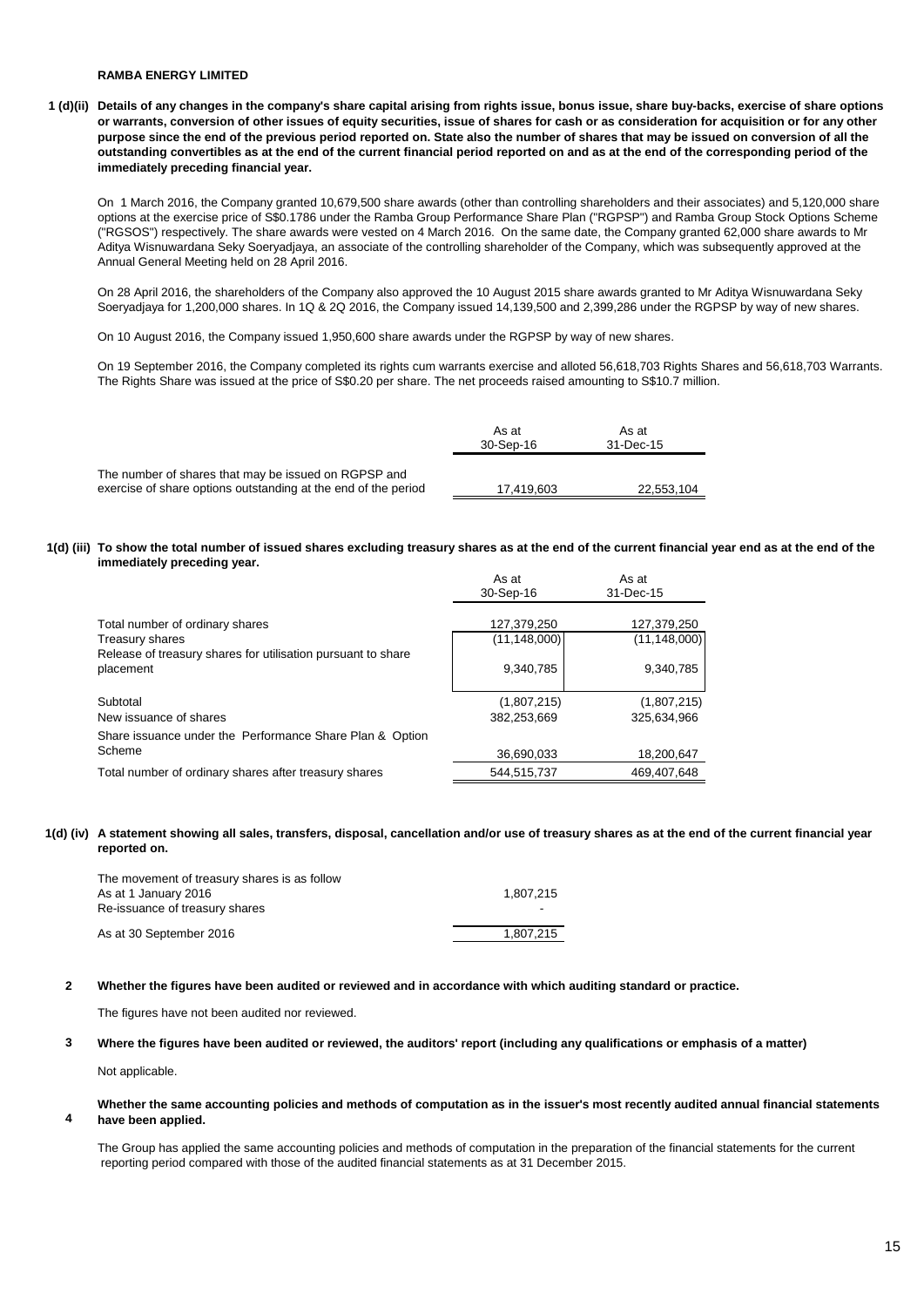### **RAMBA ENERGY LIMITED**

**5 If there are any changes in the accounting policies and methods of computation, including any required by an accounting standard, what has changed, as well as the reasons for, and the effect of, the change.**

On 1 January 2016, the Group has adopted all the applicable new and revised Financial Reporting Standards ("FRS") and Interpretations of Financial Reporting Standards ("INT FRS") promulgated by the Accounting Standards Council that are effective for annual period beginning on or after 1 January 2016. The adoption of the new accounting standards have no material effect on the financial results of the Group and Company.

**6 Earnings per ordinary share of the group for the current financial period reported on and the corresponding period of the immediately preceding financial year after deducting any provision for preference dividends.** 

| <b>Earning per share (EPS)</b>                         | Group             |                   |                | Group                               |  |  |
|--------------------------------------------------------|-------------------|-------------------|----------------|-------------------------------------|--|--|
|                                                        |                   | 3 months ended    | 9 months ended |                                     |  |  |
|                                                        | 30 September 2016 | 30 September 2015 |                | 30 September 2016 30 September 2015 |  |  |
| Based on the weighted average number of shares (cents) |                   |                   |                |                                     |  |  |
| - net loss attributable to shareholders                | (0.74)            | (0.40)            | (3.53)         | (1.46)                              |  |  |
| Weighted average number of shares                      | 496,280,257       | 466.628.984       | 485,093,357    | 439,850,012                         |  |  |
| On a fully diluted basis                               |                   |                   |                |                                     |  |  |
| - net loss attributable to shareholders                | (0.74)            | (0.40)            | (3.53)         | (1.46)                              |  |  |
| Weighted average number of shares                      | 496.280.257       | 466.628.984       | 485,093,357    | 439,850,012                         |  |  |

During the period ended 30 September 2016, diluted earnings per share is calculated on the same basis as basic earnings per share as there are no dilutive potential ordinary shares as at 30 September 2016.

# **7 Net assets value (for the issuer and group) per ordinary share based on issued share capital at the end of the : (a) current financial period reported on : and**

| (b) immediately preceding financial year |  |
|------------------------------------------|--|
|------------------------------------------|--|

| Net Assets Value (NAV) |                   | Group              | Company           |                  |  |
|------------------------|-------------------|--------------------|-------------------|------------------|--|
|                        | 30 September 2016 | 31 December 2015   | 30 September 2016 | 31 December 2015 |  |
| No of ordinary shares  | 544.515.737       | 469.407.648        | 544.515.737       | 469.407.648      |  |
| NAV (In cents)         | 11.58             | 14.32 <sub>1</sub> | 18.78             | 20.16            |  |

### **8 A review of the performance of the group, to the extend necessary for a reasonable understanding of the group's business. It must include a discussion of the following :**

**(a) any significant factors that affected the turnover, costs, and earnings of the group for the current**

 **financial period reported on, (where applicable ) seasonal or cyclical factors; and (b) any material factors that affected the cash flow, working capital, assets or liabilities of the group during** 

**the current financial period reported on** 

### **Group Income Review**

### **Q3 2016 versus Q3 2015**

The Group recorded a lower revenue of S\$1.9 million to S\$14.2 million as a result of lower logistics volume in the current quarter.

The net loss after tax attributable to shareholders in Q3 2016 was S\$3.7 million versus a loss of S\$1.8 million in corresponding period of the preceding year. This was mainly attributable to lower revenue of S\$1.9 million and a slight increase in operating costs of \$0.1 million.

Operating costs was higher mainly due to the following -

(a) higher other operating expenses of S\$2.2 million mainly from a one time settlement cost of S\$0.6 million for a legal proceeding , higher professional fees of S\$0.6 million and lower exchange gain of S\$0.8 million ; offset against

(b) lower service costs and related expenses of S\$1.1million and lower salaries & employee benefits of S\$1.1 million arising from lower logistics volume and lower headcount.

Income tax was lower than the corresponding period by S\$0.1 million.

### **YTD 3Q 2016 versus YTD 3Q 2015**

The Group recorded a revenue of S\$44.7 million. This was lower by S\$6.3 million against the corresponding period in the previous year largely due to the lower logistics volume in the current year.

For the current year to date, the net loss after tax attributable to shareholders was S\$17.1 million versus a loss of S\$6.4 million in corresponding period of the preceding year. This was mainly attributable to the lower revenue of S\$6.3 million and higher operating costs of \$5.0 million.

The higher total operating costs was mainly due to the following -

(a) higher finance costs of S\$0.4 million ;

(b) loss on farm out of participating interest of S\$4 million due to milestone recognition of consideration against full cost on participating interest. (The first milestone receipt of S\$12.5 million was received in Q1 2016. Future milestone receipt in the farm out agreement will contribute directly to the bottom line) ; and

(c) higher other operating expenses of S\$4.3 million mainly from

(i) an exchange loss of S\$0.5 million in the current year versus an exchange gain of S\$1.1 million in prior year,

(ii) higher professional fees incurred for Lemang activities and legal fees in defending suit cases (S\$1.5 million) ,

- (iii) one time settlement cost for a legal proceeding (\$0.6 million) and impairment of intangible asset (S\$0.3 million) ; offset against
- (d) lower service costs and related expenses by S\$3.5 million mainly due to the low logistics volume.

Income tax was lower than in the corresponding period by S\$0.5 million mainly due to lower deferred tax charges.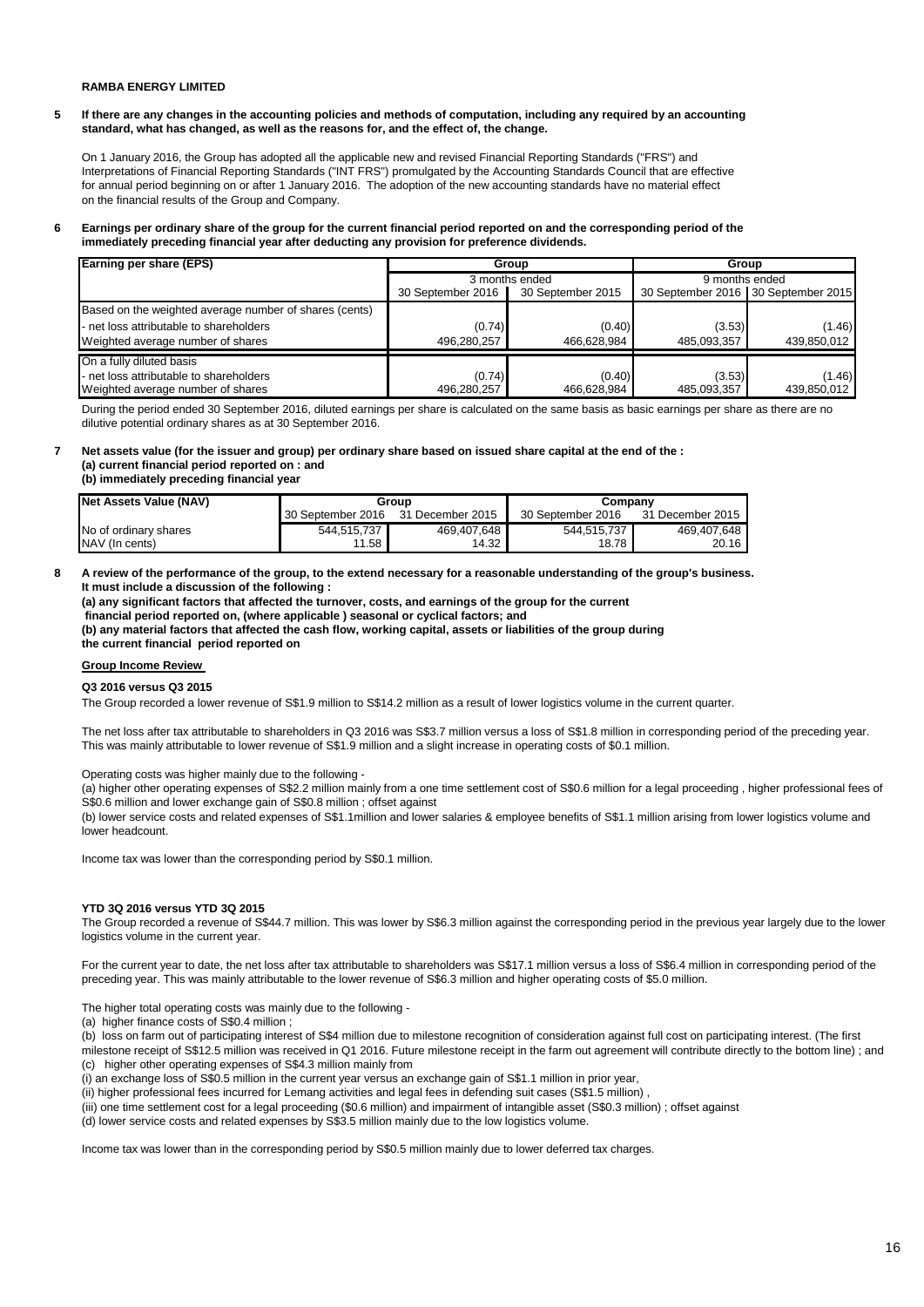# **8 Balance Sheet Review Group**

Non-current assets decreased by S\$7.4 million to S\$73.2 million mainly due to the farm out of oil and gas properties and exploration & evaluation assets, totaling S\$17.5 million. This was offset against an increase in oil and gas activities for West Jambi & Lemang field of S\$5.6 million and other receivables of S\$5.1 million due to advances provided to a joint venture partner.

Current assets increased by S\$23.4 million mainly from other receivables and cash and bank balances. Other receivables increased by S\$15.7 million mainly due to cash call advance to a joint venture partner and advances to non-controlling interest holder of PT Hexindo Gemilang Jaya. Cash and bank balances increased mainly due to receipt of proceeds from the rights cum warrants exercise which was completed on 19 September 2016.

Current liabilities and non-current liabilities increased by S\$10.4 million and S\$10.1 million respectively mainly due to higher loans and borrowings repayable within the next 12 months ; cash call advance of S\$4.9 million (reflected as current in other payables) and advances of S\$11.9 million provided by the new joint venture partner of Lemang (reflected as non current in other payables).

# **Cashflow Statement Review**

## **Group**

For the period ended September 2016 , the Group generated positive cash flow of S\$10.1 million mainly due to proceeds from farm-out of participating interest in our Lemang Block of S\$12.5 million and net proceeds of S\$10.7 million raised from the rights cum warrant exercise, less the following :

- funding of the business operation S\$8.8 million ;
- exploration activities of S\$2.7 million ; and
- purchase oil & gas properties and transport equipment of S\$3.5 million.
- **9 Where a forecast, or a prospect statement, has been previously disclosed to shareholders, any variance between it and the actual results**

Not applicable.

**10 A commentary at the date of the announcement of the significant trends and competitive conditions of the industry in which the group operates and any known factors or events that may affect the group in the next reporting period and the next 12 months.** 

### **Oil and Gas Business**

Given the positive test results at the Lemang block, the Group is currently developing the Akatara-Selong cluster with the aim to begin commercial production later this year.

Oil and gas is still a significant component in the Indonesian fiscal budget, the government will likely adopt policies to increase its production and provable reserves, the Group is confident of the long term prospect of its Indonesian oil & gas business.

The Group has a small portfolio of quality assets which should yield positive returns when they are developed and put into production. As the Group still has oil and gas fields which are in the exploration phase, the Group can still expect to continue incurring high capital costs to carry out the necessary exploration and development activities. Given the volatility in oil prices, we will continue to review our costs and asset portfolio.

# **Logistics Business**

The management continues to focus in driving margin improvements. Our cost base however, remains volatile and continues to be a constant focus of the team as we strive to deliver value. The slow economic growth indicators mean that we must rely on new business to drive growth and as such the continued strengthening of our business development opportunity pipeline remains one of the top priorities.

# **11 Dividend**

(a) Current Financial Period Reported On

Any dividend declared for the current financial period reported on ? No

(b) Corresponding Period of the Immediately Preceding Financial Year Any dividend declared for the corresponding period of the immediately preceding financial year ? No

(c) Date Payable - Not Applicable

(d) Books closure date - Not Applicable